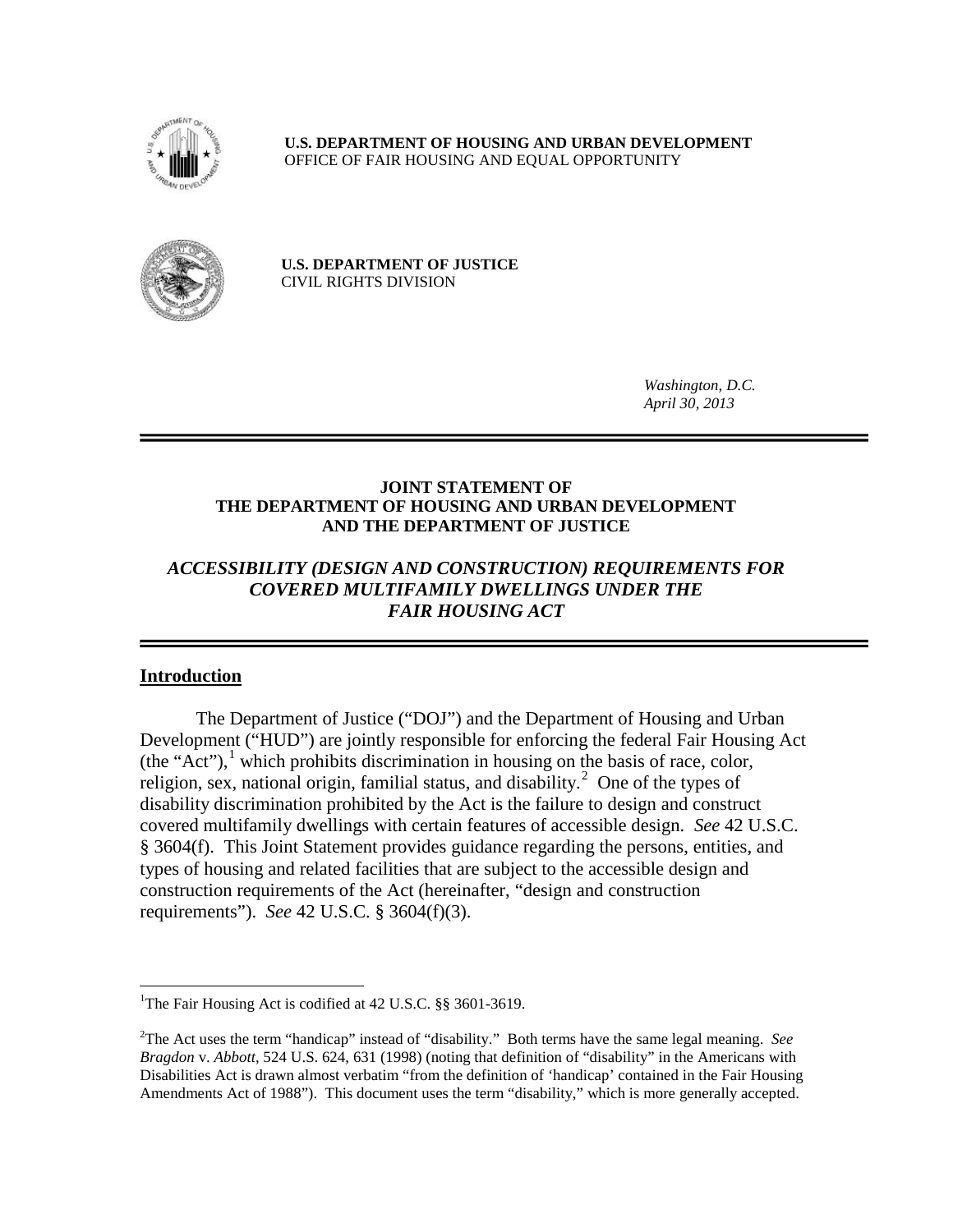This Joint Statement does not focus on the specific technical criteria that must be followed to comply with the design and construction requirements because HUD has already provided rulemaking and specific technical guidance to the public on those criteria. *See* HUD regulations implementing the design and construction provisions at 24 C.F.R. § 100.200 *et seq.*; *Final Fair Housing Accessibility Guidelines* ("Guidelines")*,* 56 Fed. Reg. 9,472 (Mar. 6, 1991); *Supplement to Notice of Fair Housing Accessibility Guidelines: Questions and Answers about the Guidelines* ("Questions and Answers")*,* 59 Fed. Reg. 33,362 (June 28, 1994); *Fair Housing Act Design Manual* ("Design Manual") (August 1996, Revised April 1998)<sup>[3](#page-1-0)</sup>. For additional technical assistance, see the Fair Housing Act Accessibility FIRST website, www.fairhousingfirst.org. This Joint Statement also does not focus on the accessibility requirements applicable to housing and related facilities under Section 504 of the Rehabilitation Act of 1973, the Americans with Disabilities Act (1990), the Architectural Barriers Act (1968), and state or local laws. Housing providers involved in designing and constructing covered multifamily dwellings are also subject to the other nondiscrimination provisions of the Fair Housing Act, including the obligations to provide reasonable accommodations and allow reasonable modifications. *See* Joint Statement of the Department of Housing and Urban Development and the Department of Justice, Reasonable Accommodations under the Fair Housing Act (May 17, 2004) and Joint Statement of the Department of Housing and Urban Development and the Department of Justice, Reasonable Modifications under the Fair Housing Act (Mar. 5, 2008), at

http://www.hud.gov/offices/fheo/disabilities/index.cfm or

http://www.justice.gov/crt/about/hce/about\_guidance.php. Further information about all of the Fair Housing Act's nondiscrimination requirements is available on HUD's Fair Housing website, which may be accessed at http://www.hud.gov/offices/fheo/index.cfm, and DOJ's Fair Housing website, which may be accessed at http://www.justice.gov/crt/about/hce/housing\_coverage.php.

## **QUESTIONS AND ANSWERS**

### **Accessibility Requirements of the Fair Housing Act**

### **1. What are the accessible features required by the Act?**

The Act requires that covered multifamily dwellings be designed and constructed with the following accessible features:

- The public and common use areas must be readily accessible to and usable by persons with disabilities;
- All doors designed to allow passage into and within all premises of covered dwellings must be sufficiently wide to allow passage by persons with disabilities, including persons who use wheelchairs;
- All premises within covered dwellings must contain the following features: o An accessible route into and through the dwelling unit;

<span id="page-1-0"></span><sup>&</sup>lt;sup>2</sup><br>3  ${}^{3}$ All references to the Fair Housing Act Design Manual are to the August 1996 edition revised and republished April 1998.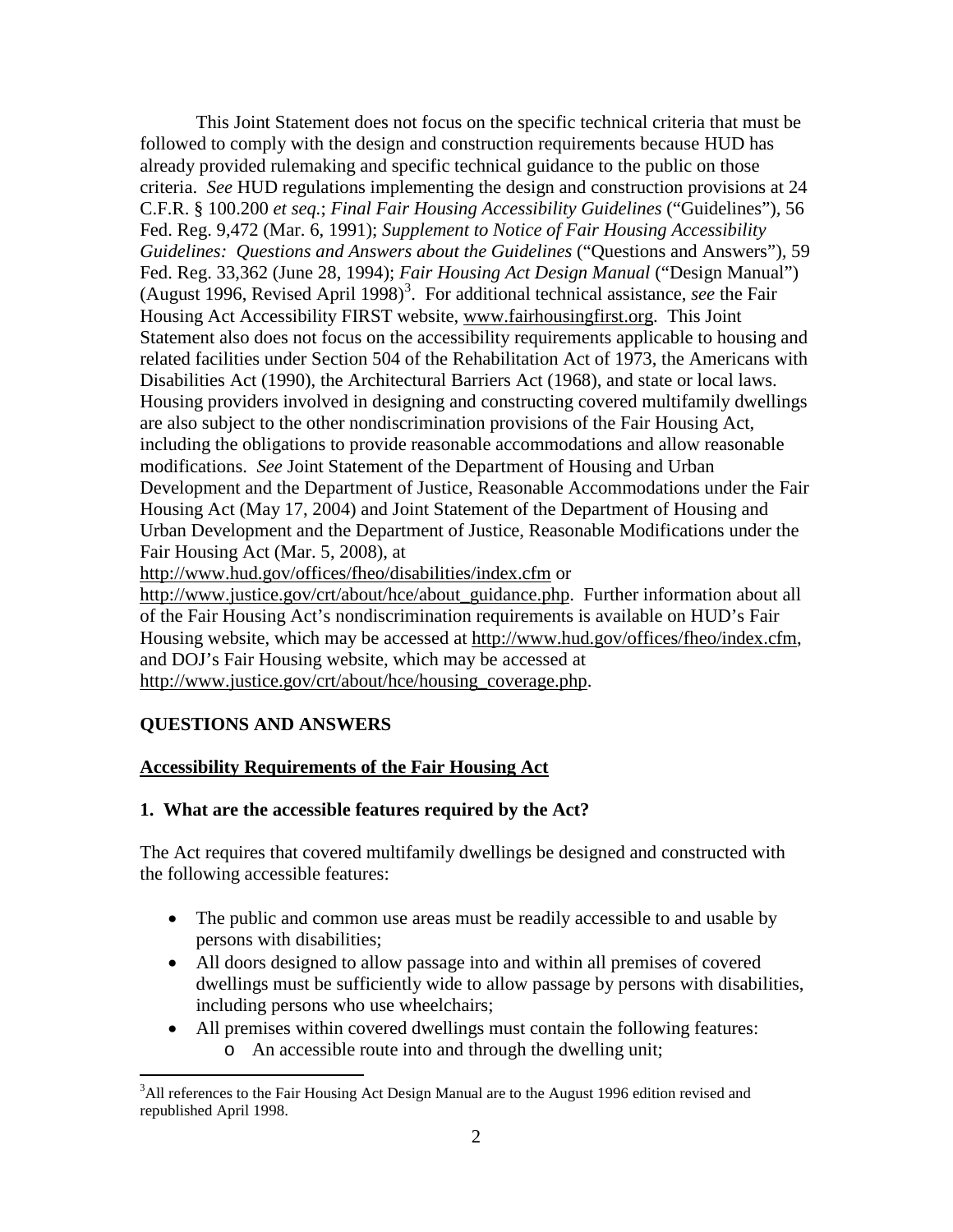- o Light switches, electrical outlets, thermostats, and other environmental controls in accessible locations;
- o Reinforcements in bathroom walls to allow the later installation of grab bars;
- o Usable kitchens and bathrooms such that an individual using a wheelchair can maneuver about and use the space.

*See* 42 U.S.C. § 3604(f)(3)(C).

To describe these requirements in more detail, HUD published the Fair Housing Act regulations ("Regulations") at 24 C.F.R. Part 100 on January 23, 1989, the Guidelines on March 6, 1991, the Questions and Answers on June 28, 1994, and the Design Manual (issued in 1996 and revised and republished in 1998). In the Guidelines, the above statutory provisions appear as seven requirements, as follows:

Requirement 1. Accessible building entrance on an accessible route.

Requirement 2. Accessible and usable public and common use areas.

Requirement 3. Usable doors.

Requirement 4. Accessible route into and through the covered dwelling unit.

Requirement 5. Light switches, electrical outlets, thermostats and other environmental controls in accessible locations.

Requirement 6. Reinforced walls for grab bars.

Requirement 7. Usable kitchens and bathrooms.

## **Types of Dwellings Covered by the Act**

## **2. What types of housing are covered by the Fair Housing Act's design and construction requirements?**

The Fair Housing Act requires all "covered multifamily dwellings" designed and constructed for first occupancy after March 13, 1991, to be readily accessible to and usable by persons with disabilities. In buildings with four or more dwelling units and at least one elevator, all dwelling units and all public and common use areas are subject to the Act's design and construction requirements. In buildings with four or more dwelling units and no elevator, all ground floor units and public and common use areas are subject to the Act's design and construction requirements.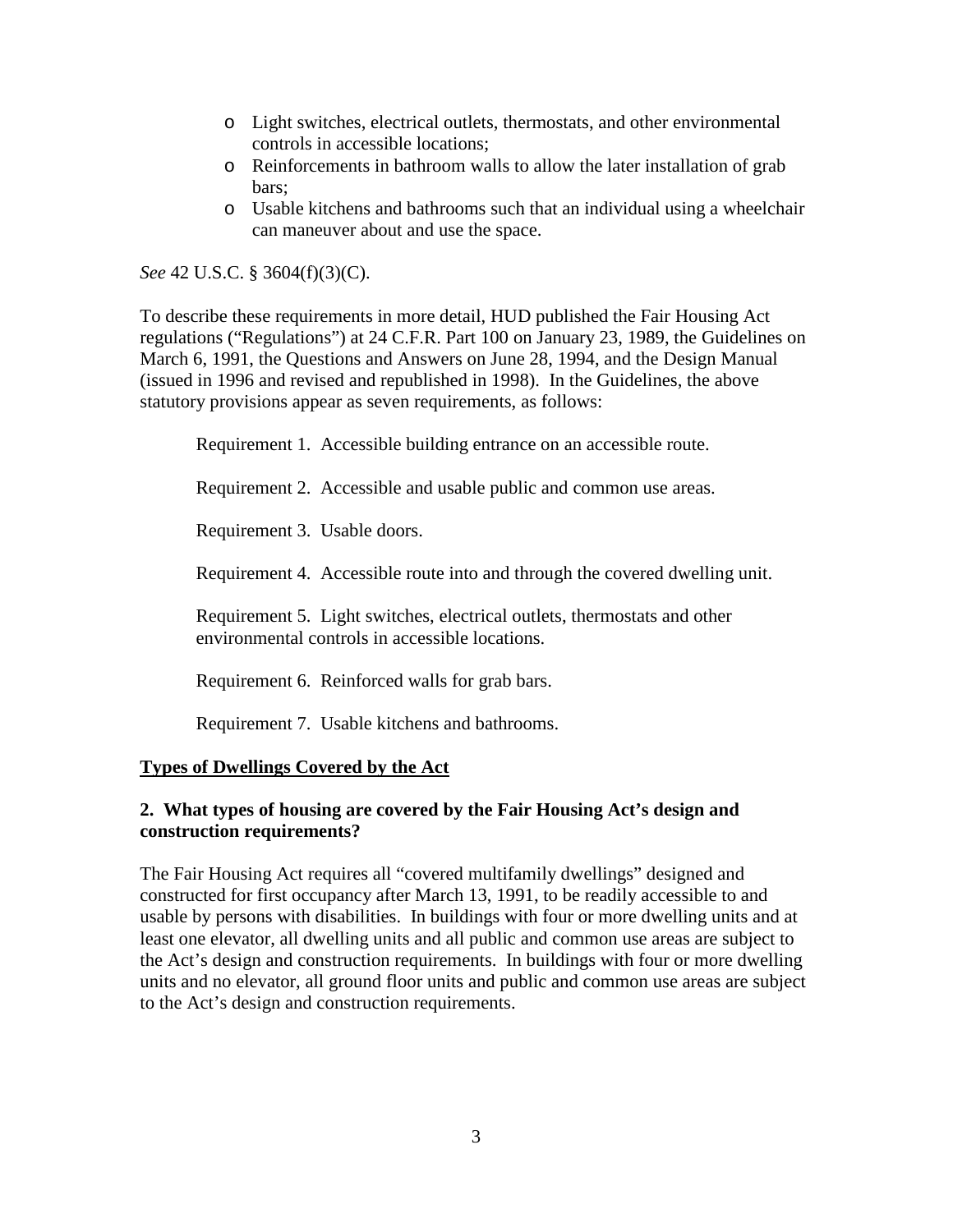The term "covered multifamily dwelling" is defined by the Act and its implementing regulations and covers many different types of residential buildings and facilities.<sup>[4](#page-3-0)</sup> Dwellings subject to the Act's design and construction requirements include condominiums, cooperatives, apartment buildings, vacation and time share units, assisted living facilities, continuing care facilities, nursing homes, public housing developments, HOPE VI projects, projects funded with HOME or other federal funds, transitional housing, single room occupancy units (SROs), shelters designed as a residence for homeless persons, dormitories, hospices, extended stay or residential hotels, and more.

Housing or some portion of housing covered by the Act's design and construction requirements may be subject to additional accessibility requirements under other laws. Those laws include Section 504 of the Rehabilitation Act, the Americans with Disabilities Act, the Architectural Barriers Act, and state or local laws.

## **3. What standards are used to determine whether a housing facility that includes short-term residencies is covered by the Act's design and construction requirements?**

Whether a housing facility that includes short-term residencies is a "dwelling" under the Act depends on whether the facility is intended to be used as a residence for more than a brief period of time. As a result, the operation of each housing facility needs to be examined carefully to determine whether it is intended to contain dwellings. Factors to be considered in determining whether a facility contains dwellings include, but are not limited to: (1) the length of time persons will stay in the project; (2) whether the rental rate for the unit will be calculated on a daily, weekly, monthly or yearly basis; (3) whether the terms and length of occupancy will be established through a lease or other written agreement; (4) how the property will be described to the public in marketing materials; (5) what amenities will be included inside the unit, including kitchen facilities; (6) whether the resident will possess the right to return to the property; and (7) whether the resident will have anywhere else to return. *See* Final Report of HUD Review of Model Building Codes, 65 Fed. Reg. 15,740, 15,746-47 (Mar. 23, 2000). *See also*  preamble to the final rule implementing the Fair Housing Amendments Act of 1988, stating that the definition of dwelling is "broad enough to cover each of the types of dwellings enumerated in the proposed rule: mobile home parks, trailer courts, condominiums, cooperatives, and time-sharing properties." 54 Fed. Reg. 3,232, 3,238 (Jan. 23, 1989).

## **4. Do the Fair Housing Act's design and construction requirements, or any other laws mandating accessible design, apply to detached single family homes?**

The Fair Housing Act's design and construction requirements apply only to covered multifamily dwellings -- that is, buildings having four or more dwelling units built for first occupancy after March 13, 1991. This includes both rental and sale units and also attached single family homes when there are four or more dwellings in the building (*e.g.,*

<span id="page-3-0"></span> $\frac{1}{4}$ <sup>4</sup>The federal regulation specifying the types of residential buildings and facilities that are subject to the design and construction requirements of the Act appears at 24 C.F.R. § 100.201.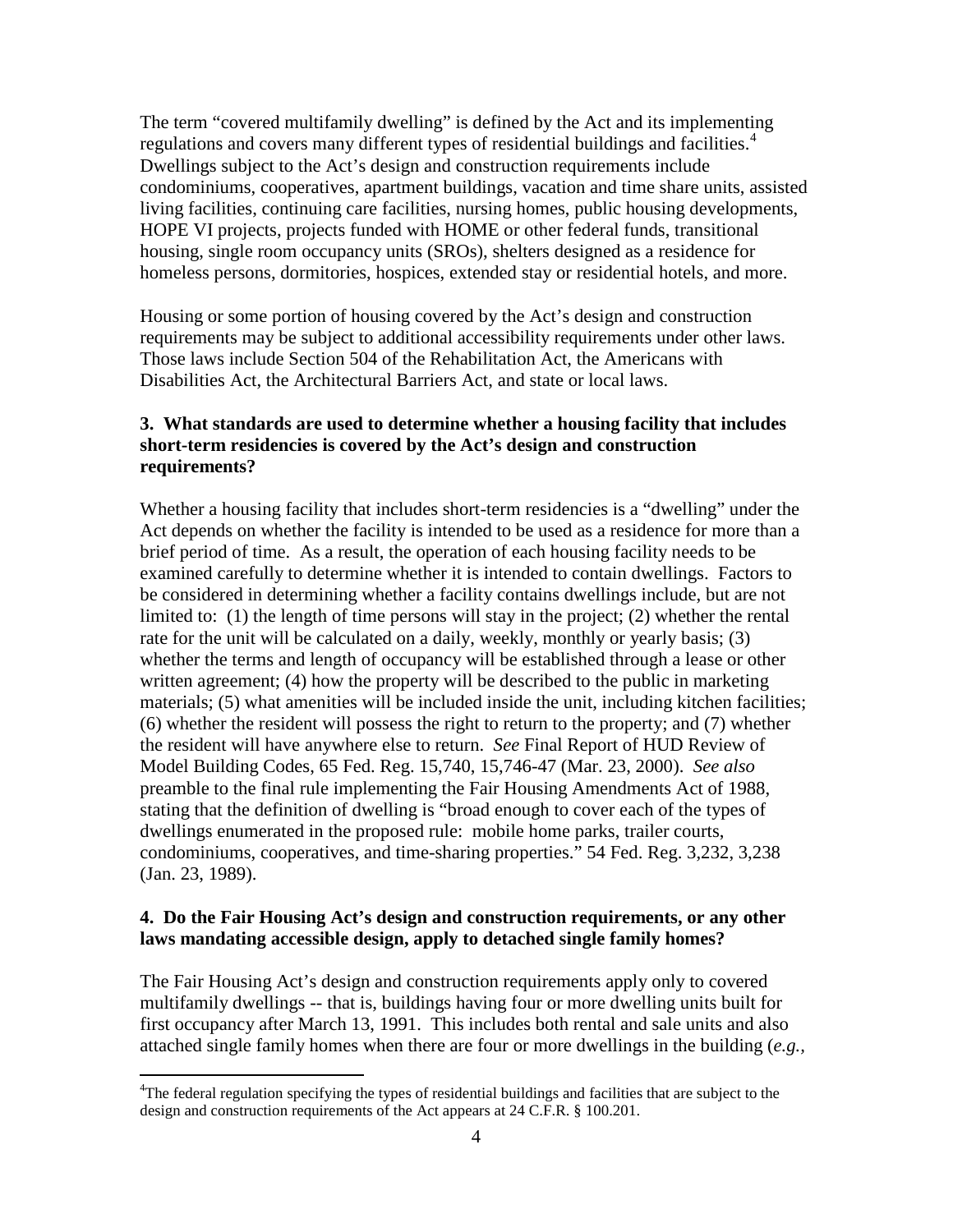condominiums). Detached single family houses as well as duplexes and triplexes are not covered by the Act's design and construction requirements. *See* 42 U.S.C. §§  $3604(f)(3)(C)$ ,  $(f)(7)$ . Condominiums that are not detached are, however, covered. Preamble to the Guidelines, 56 Fed. Reg. at 9,481.

However, any housing (including single family detached homes) constructed by federal, state, or local government entities or constructed using any federal, state, or local funds may be subject to accessibility requirements under laws other than the Fair Housing Act. These laws -- particularly Section 504 of the Rehabilitation Act of 1973, Title II of the Americans with Disabilities Act, and the Architectural Barriers Act -- have requirements for accessibility that exceed those contained in the Fair Housing Act. In addition, state and local building codes may contain accessibility requirements for detached single family homes and/or other housing. Housing subject to the requirements of more than one federal, state, or local law must comply with the requirements of each such law. Where federal, state, or local laws differ, the more stringent requirements apply. *See* Preamble to the Guidelines, 56 Fed. Reg. at 9,477. In other words, state or local laws may increase accessibility beyond what is required by federal law but may not decrease the accessibility required by federal law.

### **5. Do the Act's design and construction requirements apply to a building with four or more sleeping rooms that are each occupied by a separate household who share toilet or kitchen facilities?**

Yes. A building with four or more sleeping rooms, each occupied by a separate household who share toilet or kitchen facilities, constitutes a covered multifamily dwelling for purposes of the Act's design and construction requirements. However, HUD has determined that a single family house that will be occupied by four or more persons functioning as one distinct household, such as a "group home" for persons with disabilities, is not considered to be a "covered multifamily dwelling" for purposes of the Act's design and construction requirements, even if it contains four or more sleeping areas with a shared kitchen and bathroom. *See* Final Report of HUD Review of Model Building Codes, 65 Fed. Reg. at 15,746.

### **6. Are carriage house units -- where a dwelling unit is constructed above a garage - covered by the Act's design and construction requirements?**

If an individual stacked flat unit incorporates parking that serves only that unit, and the dwelling footprint is located directly above and within the footprint of the garage below, the unit is treated like a multistory unit without an elevator. It is, therefore, not covered unless the dwelling unit level is on an accessible route. However, for example, where several flat units are located over a common garage, the units are covered, and the units and common garage must comply with the Act's design and construction requirements whether or not the parking spaces are individually assigned or deeded to a specific unit. *See* memorandum from HUD General Counsel, Frank Keating, to Gordon Mansfield, Assistant Secretary for FHEO (Dec. 16, 1991), reprinted in the Design Manual at back of Appendix C. *See also* Design Manual at 1.29.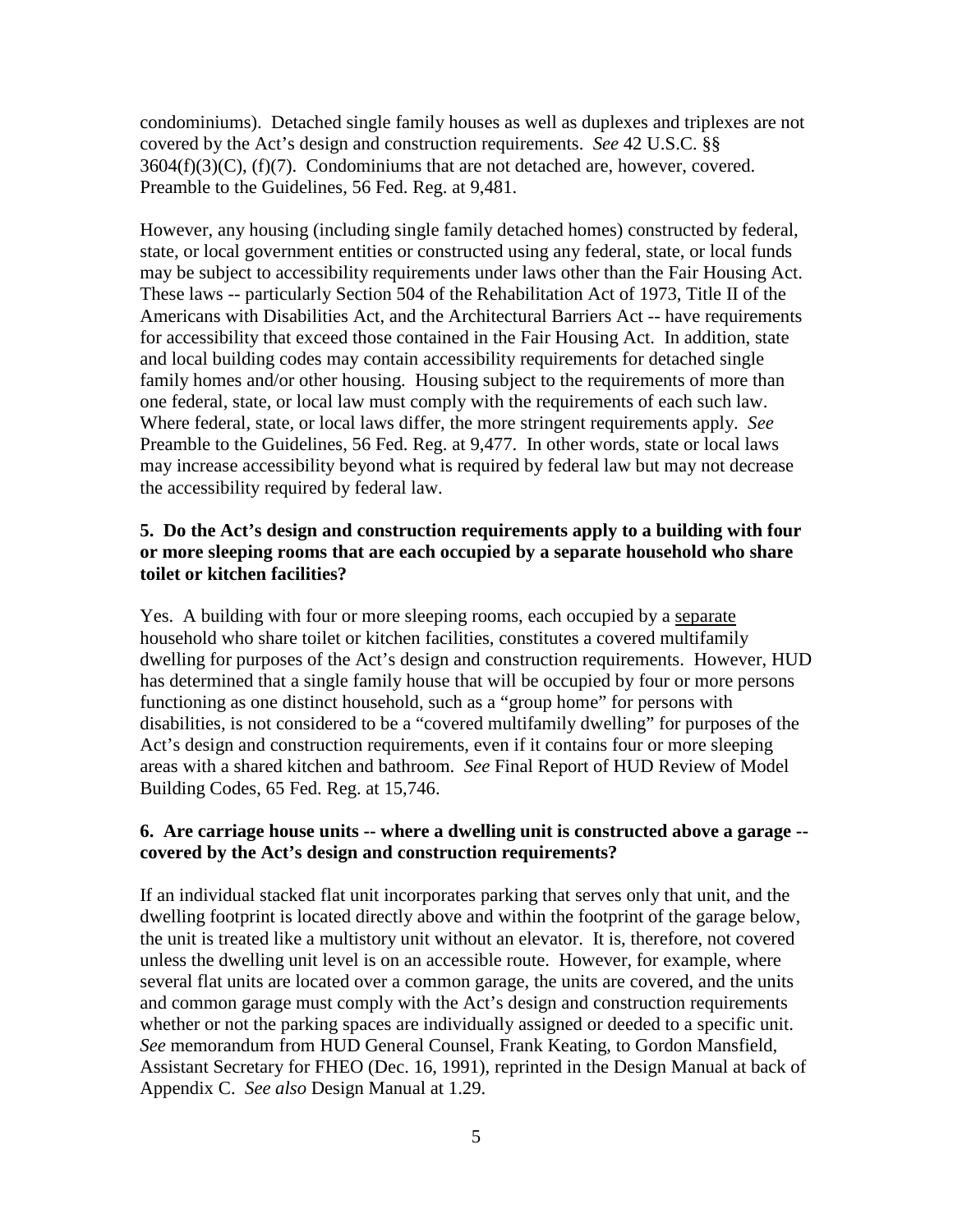Example 1: A residential building consists of 4 dwelling units in which each dwelling unit has a 2-car garage and the garage footprint is used as the footprint for the floors of the dwelling unit above. These are carriage houses and are not covered.

Example 2: A residential building consists of 4 dwelling units situated over 4 individual 2-car garages, and the garage footprint serves as the footprint for the dwelling unit above. However, the front of the dwelling unit is accessed at grade from the street and access to the garages is from a lower level at the rear. The dwelling unit level of these units is on an accessible route. Therefore these units do not qualify as carriage houses and must comply with the Act's design and construction requirements.

## **Ground Floor Dwelling Units**

### **7. Can a non-elevator building have more than one ground floor?**

Yes. The Regulations define "ground floor" as "a floor of a building with a building entrance on an accessible route." *See* 24 C.F.R. § 100.201. A building may have one or more ground floors. Where the first floor containing dwelling units in a building is above grade, all units on that floor must be served by a building entrance on an accessible route. This floor will be considered to be a ground floor. *See* Guidelines, 56 Fed. Reg. at 9,500; Questions and Answers, Q. 6 and 12, 59 Fed. Reg. at 33,364, 33,365.

Example 1: A covered building is located on a slope with the upper story at grade on one side and the lower story at grade on the opposite side. It has entrances on both sides. This building has two ground floors.

Example 2: A 3-story residential building has an adjacent 3-story parking garage, with walkways leading from each floor of the garage to each floor of the residential building. In this case, all three floors of the residential building are covered and must comply with the Act's design and construction requirements because there is a vehicular or pedestrian arrival point on each level of the garage that provides access to the dwelling units on the opposite side. For purposes of the Act, each floor of the residential building is treated as a ground floor. This is true irrespective of whether the residential building or the garage has an elevator.

#### **Single-story and Multistory Dwelling Units**

#### **8. Does the Fair Housing Act require townhouses to be accessible?**

Yes, if the townhouses are single-story, or multistory with elevators internal to the unit, or multistory and located in a building with one or more elevators. *See* questions 22-27, below.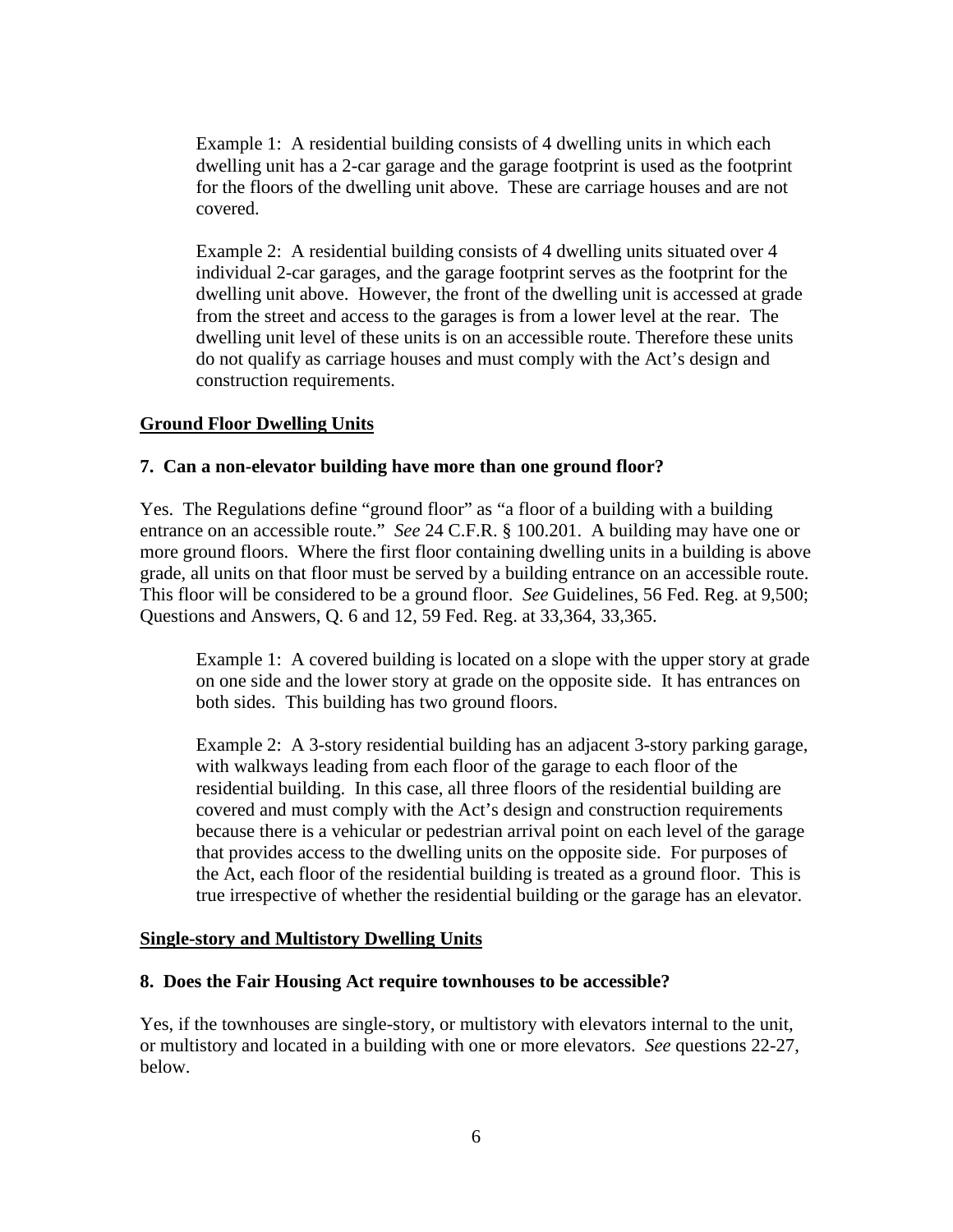A discussion of the application of the Act's design and construction requirements to townhouses appears in the [Preamble to the Regulations, 54 Fed. Reg. at](http://www.huduser.org/publications/destech/fairhousing.html) 3,243-44, and in the [Preamble to the Guidelines,](http://www.hud.gov/library/bookshelf09/fhefhag.cfm) 56 Fed. Reg. at 9,481. *See also* Questions and Answers, Q. 1, 59 Fed. Reg. at 33,363.

### **9. May a unit include either a loft or a raised or sunken living room and still comply with the Act**'**s design and construction requirements?**

Yes, but with certain restrictions. The Guidelines permit a single-story dwelling unit to have a special design feature such as a loft or an area on a different level within a room, but all portions of the single-story unit except the loft or the sunken or raised area must be on an accessible route. Note, however, that a covered dwelling unit may not have both a loft and a raised or sunken area. A single-story unit may have either a raised or sunken area, but this is limited to an area within a room and not the entire room. Further, the raised or sunken area must not interrupt the required accessible route throughout the rest of the unit. A unit with a loft is treated as a single-story unit. *See* Guidelines, Requirement 4(2), 56 Fed. Reg. at 9,507; *see also* [Design Manual at 4.5](http://www.huduser.org/publications/destech/fairhousing.html). A loft (defined as an intermediate level between the floor and ceiling of any story, located within a room or rooms of a dwelling) may be provided without an accessible route to the loft. The Guidelines specify that kitchens and all bathrooms, including powder rooms, must be on an accessible route; therefore, a kitchen, bathroom, or powder room may not be located in a loft, or in a raised or sunken area, unless an accessible route is provided to the loft or the raised or sunken area. Because a unit with a loft is a single-story unit, all primary or functional living spaces must be on an accessible route. Secondary living spaces, such as a den, play area, or an additional bedroom, are the only spaces that may be in a loft unless an accessible route is provided to the loft. *See* [Design Manual](http://www.huduser.org/publications/destech/fairhousing.html) at 4.7.

## **10. What constitutes finished living space that would permit a unit to be considered a multistory unit that is not covered under the Act's design and construction requirements?**

A multistory dwelling unit is one in which there is finished living space located on one floor and on the floor or floors immediately above or below it. Design Manual at 17, Guidelines, 56 Fed. Reg. at 9,500. An area is considered to have finished living space if it has interior partitions, wall finishes, electrical, heating and cooling systems or other building systems installed and if it complies with local building code requirements for habitable spaces. Habitable space is a space for living, sleeping, eating, or cooking. Habitable space does not include bathrooms, toilet rooms, closets, halls, storage or utility spaces and similar areas. *See* Final Report of HUD Review of Model Building Codes, 65 Fed. Reg. at 15,762.

### **11. Do the Act's design and construction requirements apply to multistory townhouses in non-elevator buildings containing four or more dwelling units?**

No. The Fair Housing Act applies to all ground floor dwelling units in non-elevator buildings consisting of four or more dwelling units. Multistory townhouses in nonelevator buildings are not considered ground floor dwelling units because the entire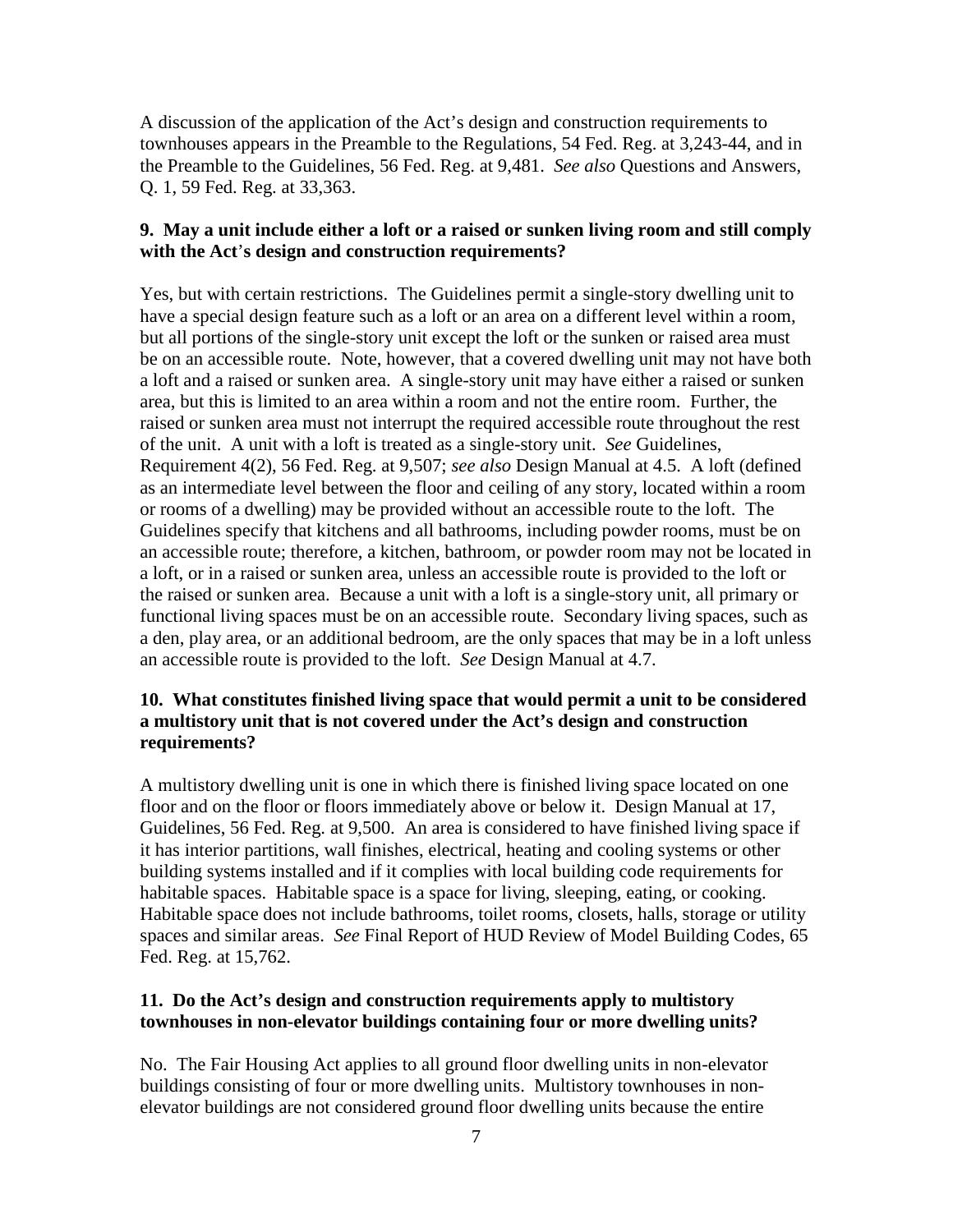dwelling unit is not on the floor that qualifies as a ground floor. Thus, if a building containing four or more dwelling units has only multistory townhouses and does not have an elevator, the Act's design and construction requirements do not apply. However, if the building has four or more dwelling units and includes one or more single story dwelling units, such as a townhouse, villa, or patio apartment, then the Act's requirements apply to the single story dwelling unit(s) and to the public and common use areas. *See* [Preamble to the Regulations, 54 Fed. Reg. at](http://www.huduser.org/publications/destech/fairhousing.html) 3,243-44, and [Preamble to the](http://www.hud.gov/library/bookshelf09/fhefhag.cfm)  Guidelines, [56 Fed. Reg. at](http://www.hud.gov/library/bookshelf09/fhefhag.cfm) 9,481. *See also* Questions and Answers, Q. 1, 59 Fed. Reg. at 33,363.

### **Additions**

## **12. Do the Act's design and construction requirements apply to additions of four or more dwelling units or additions of new public and common use areas to existing buildings that were built for first occupancy on or before March 13, 1991?**

Yes. When four or more units are built as an addition to a building that was built before the effective date of the Act's design and construction requirements, then the added units must comply with the design and construction requirements of the Act. If any new public and common use spaces are added along with the units, then these spaces are also required to be accessible. However, if only public and common use spaces are added to an existing building not already covered by the Act's design and construction requirements, then those spaces do not need to be made accessible. *See* [Design Manual](http://www.huduser.org/publications/destech/fairhousing.html) at [11;](http://www.huduser.org/publications/destech/fairhousing.html) Questions and Answers, Q. 4, 59 Fed. Reg. at 33,364.

Example 1: An existing 4-wing residential building with four or more units built in 1985 is partially destroyed by fire such that one complete wing of the building must be torn down and rebuilt. Since the fire destruction necessitates complete rebuilding of this wing, all ground floor units in the new wing or all units in the new wing if the building has an elevator, are covered as an addition and must meet the Act's design and construction requirements.

Example 2: The new owner of a residential building built in 1975 decides to add a clubhouse with meeting rooms for residents. Since the original units were not built after the effective date of the Act, and no new units are being added, the new public and common use areas are not subject to the Act's design and construction requirements, but may be subject to other accessibility laws (*e.g.*, ADA, Section 504).

## **13. Do additions of units or public and common use areas to buildings with four or more units that were built after March 13, 1991, have to meet the design and construction requirements of the Act?**

Yes. Any of the following additions to a building with four or more units designed and constructed after March 13, 1991, must comply with the design and construction requirements of the Act: ground floor units in non-elevator buildings; any units in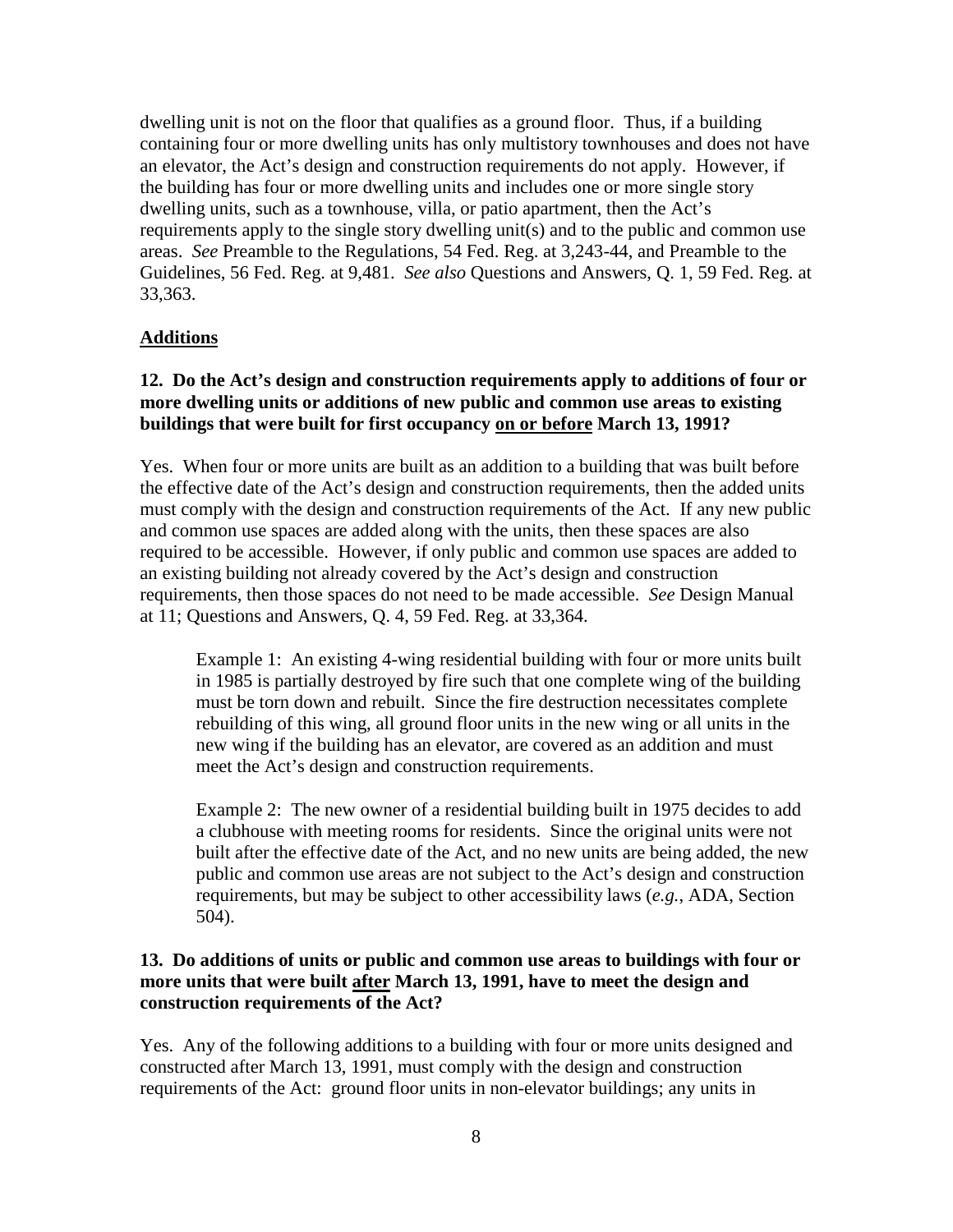elevator buildings; and public and common use areas. *See* Questions and Answers, Q. 4, 59 Fed. Reg. at 33,364.

## **14. If only dwelling units are added to housing that was designed and constructed for first occupancy on or before March 13, 1991, do the existing public or common use areas have to be retrofitted to comply with the Act's design and construction requirements?**

No. Although new covered multifamily dwellings designed and constructed for first occupancy after March 13, 1991 would have to comply with the Act's design and construction requirements, public and common use areas designed and constructed for first occupancy before the effective date do not have to be modified to comply with those requirements. The covered dwelling units must be on an accessible pedestrian route. For example, where an addition consisting of new covered multifamily dwellings shares an inaccessible entrance with an existing building, the inaccessible entrance and route thereto must be made accessible to ensure access to the new units. Furthermore, if any new public and common use spaces are constructed at the same or later time as the new covered dwelling units, then these new public and common use spaces would need to be made accessible. *See* Questions and Answers, Q. 4(c), 59 Fed. Reg. at 33,364.

### **Alterations/Renovations**

## **15. Do the Fair Housing Act**'**s design and construction requirements apply to the alteration or renovation of residential properties designed and constructed for first occupancy on or before March 13, 1991?**

No. "First occupancy" as defined in the Regulations implementing the Act means a building that has never before been used for any purpose. Therefore, alterations, rehabilitation, or repair of pre-existing residential buildings are not covered because first occupancy occurred before the effective date of the Act's design and construction requirements. *See* 24 C.F.R. § 100.201; Questions and Answers, Q. 9, 59 Fed. Reg. at 33,365. However, in those cases where the façade on a pre-existing building is maintained, but the building is otherwise destroyed, the new units are subject to the design and construction requirements. *See* Design Manual at 11.

Example 1: A 2-story residential building built in 1964 containing 20 units is being renovated into 10 large luxury condominium units in 2010. The exterior walls and roof will remain in place, but the interior will be completely rebuilt. This building is not covered because the first occupancy of the building occurred before the effective date of the design and construction requirements of the Act, and the renovations do not constitute construction of a new building.

Example 2: An existing residential building in a historic district is being torn down so that a new 2-story non-elevator residential building with eight dwelling units, four on each floor, may be constructed. The façade of the existing building will be preserved, however, and the new building will be built behind the facade.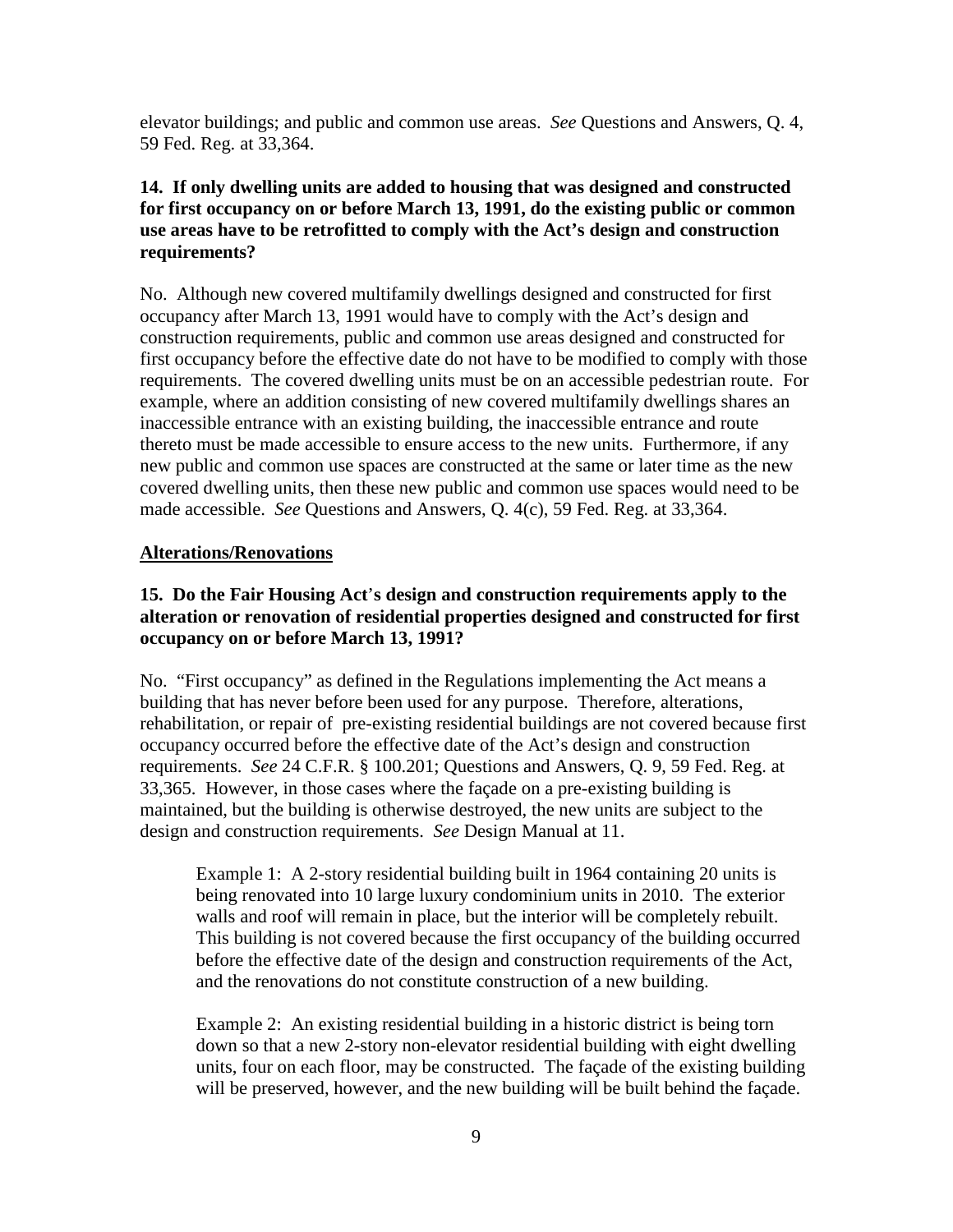In this case, the building is a new building designed and constructed for first occupancy after the effective date of the Act's design and construction requirements, and the ground floor units must comply with the Act's design and construction requirements. The preservation of the façade does not change this fact.

## **16. Do the Fair Housing Act's design and construction requirements apply to the alteration or renovation of nonresidential buildings into residential buildings?**

No. First occupancy means a "building that has never before been used for any purpose." The conversion of a nonresidential building into a residential building through alteration or renovation does not cause the building to become a covered multifamily dwelling. This is true even if the original nonresidential building was built after March 13, 1991. This situation needs to be distinguished, however, from additions of covered multifamily dwellings (*see* questions 12, 13 and 14, above). *See* 24 C.F.R. § 100.201; Questions and Answers, Q. 4, 8 and 9, 59 Fed. Reg. at 33,364-65.

Example: A warehouse built in 1994 is being rehabilitated into a small condominium residential building with two stories and a total of 12 dwelling units. This conversion of this building is not covered because at the time of its first occupancy it was not designed and constructed as a covered multifamily dwelling.

### **Building Separations**

## **17. Does the use of breezeways to separate dwelling units that would otherwise be covered by the Act's design and construction requirements make those units exempt from the Act's requirements?**

No. In situations where four or more dwelling units are connected by one or more covered walkways (breezeways), stairs, or other elements that are structurally tied to the main body of a building, the dwelling units are considered to be in a single building. If the building does not contain an elevator, the ground floor units are subject to the Act's design and construction requirements. *See* [Design Manual](http://www.huduser.org/publications/destech/fairhousing.html) at 10. If the building contains an elevator, all units are subject to the Act's design and construction requirements.

## **18. Are dwelling units in one structure that are separated by firewalls treated as separate buildings under the Act?**

No. Under the Act, dwelling units built within a single structure, but separated by a firewall, are treated as part of a single building. *See* Preamble [to the Guidelines, 56 Fed.](http://www.hud.gov/library/bookshelf09/fhefhag.cfm)  Reg. at [9,480;](http://www.hud.gov/library/bookshelf09/fhefhag.cfm) [Design Manual at](http://www.huduser.org/publications/destech/fairhousing.html) 10; Questions and Answers, Q. 1(c), 59 Fed. Reg. at 33,363.

Example: Four condominiums were designed and constructed after March 13, 1991, as part of one structure. In accordance with the local building code, the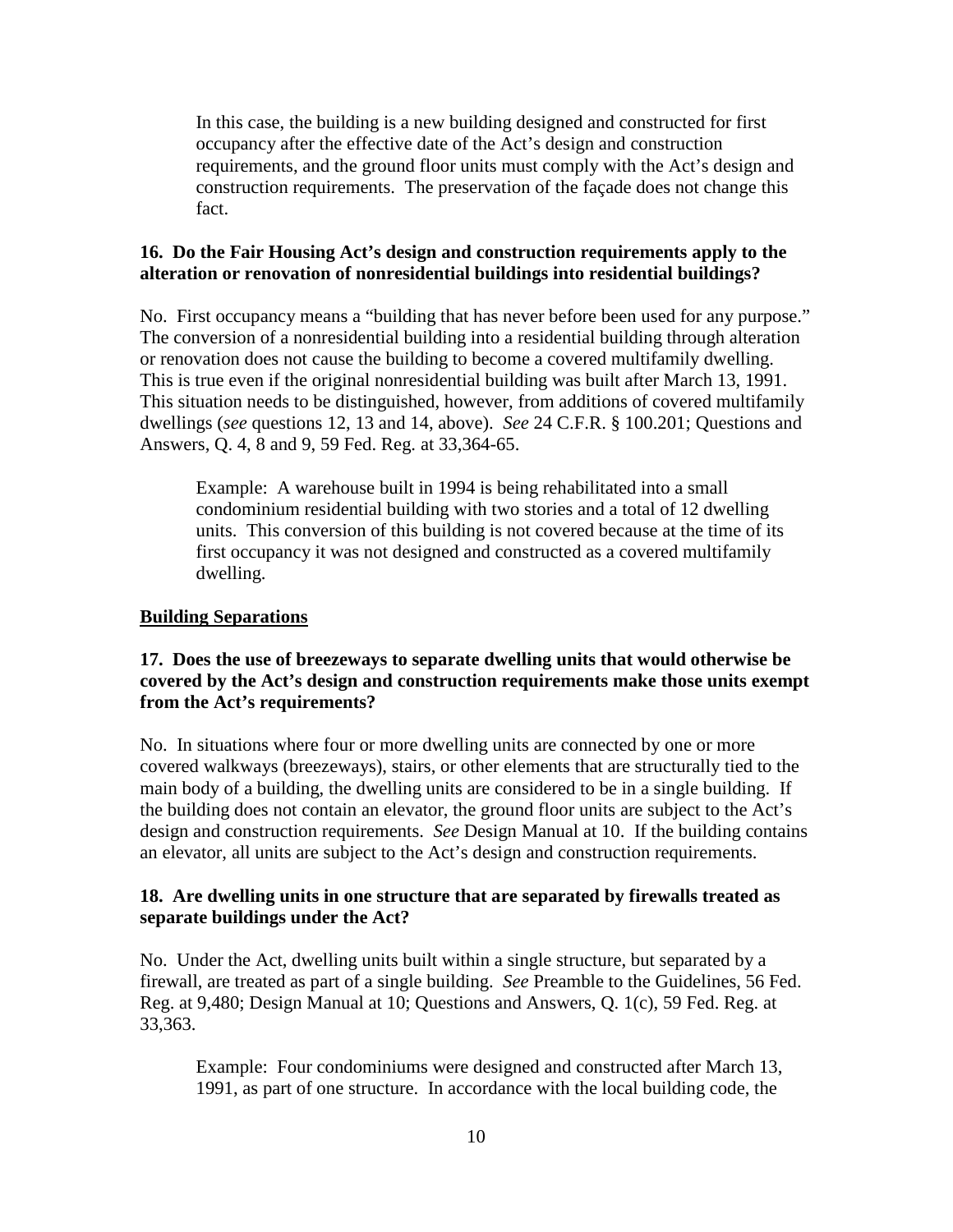adjoining condominiums are separated by firewalls. Although these condominiums may be considered separate buildings under the local building code, they are considered part of one building for purposes of the Fair Housing Act's design and construction requirements. They must therefore comply with the Act's design and construction requirements.

## **Dwelling Units Custom-Designed or Pre-Sold Prior to Completion**

## **19. Do the Act's design and construction requirements apply to dwelling units that are sold before construction and/or custom designed during construction for a particular purchaser?**

Yes. The mere fact that a covered dwelling unit is sold before the completion of design or construction or is custom designed for a purchaser does not exempt the unit from compliance with the Act's design and construction requirements. The Act's requirements are mandatory, regardless of the ownership status of the individual unit. *See* [Preamble](http://www.hud.gov/library/bookshelf09/fhefhag.cfm) to [the Guidelines, 56 Fed. Reg.](http://www.hud.gov/library/bookshelf09/fhefhag.cfm) at 9,481; [Questions and Answers,](http://www.hud.gov/fhe/fhefhasp.html) Q. 3(b), 59 Fed. Reg. at 33,364.

## **20. May the builder, at the purchaser's request, modify a covered dwelling unit that is sold before the completion of design and construction so that the unit will no longer comply with the design and construction requirements?**

No. All covered dwelling units are subject to the design and construction requirements of the Act and although a unit may be custom designed to meet a purchaser's wishes, a builder may not build a covered unit that has features that do not comply with the Act. *See* Preamble to the Guidelines, 56 Fed. Reg. at 9,481.

## **Subsequent Changes to Accessible Features**

## **21. May owners of covered multifamily buildings designed and constructed in compliance with the Fair Housing Act make subsequent changes to the building so that it no longer meets the Act's requirements?**

Original and subsequent owners of covered multifamily buildings that were designed and constructed in compliance with the Fair Housing Act's design and construction requirements must maintain the building's accessible features so that the building continues to meet the Act's requirements.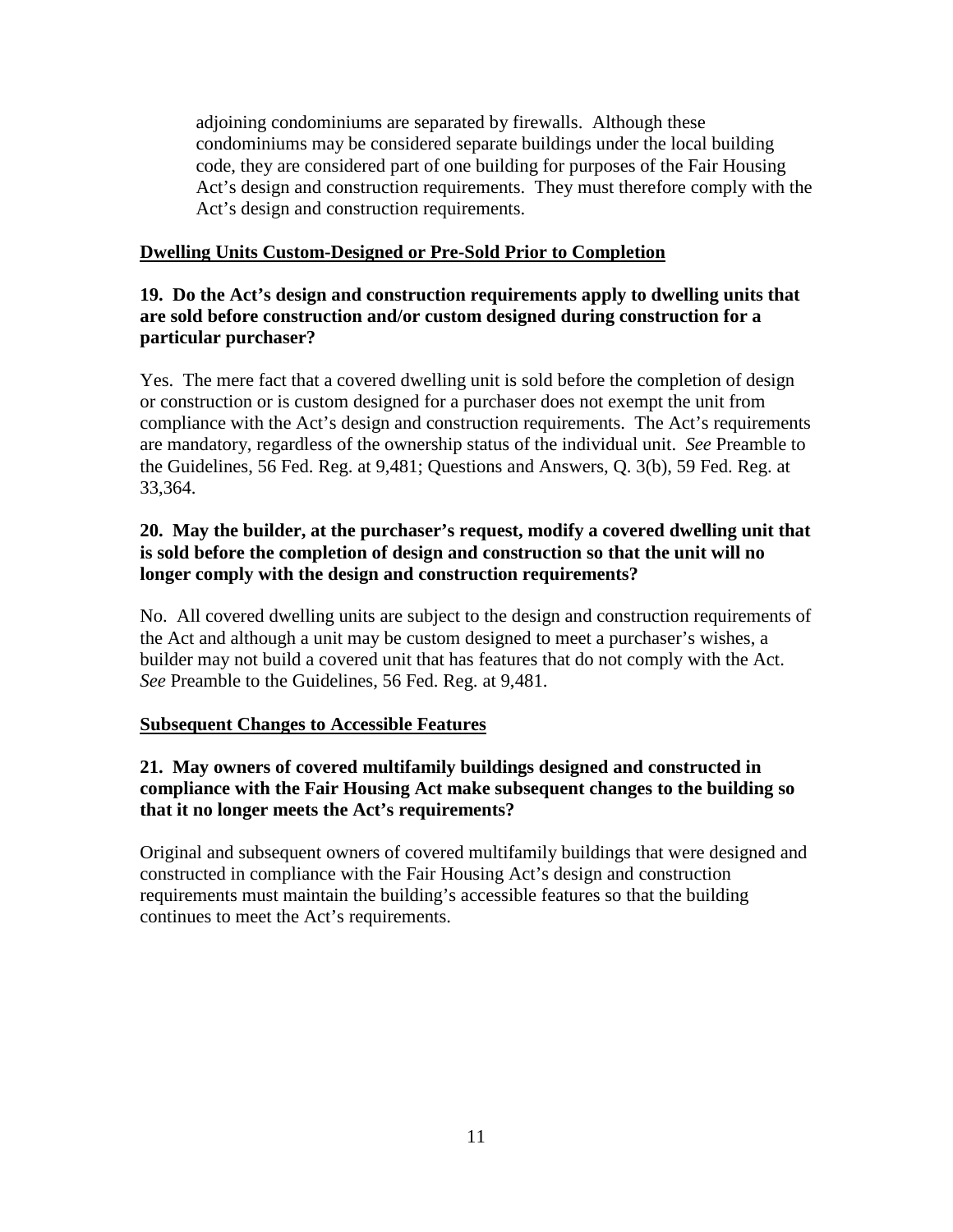### **Buildings with One or More Elevators**

### **22. Does the Fair Housing Act require a townhouse to be accessible if it is located in a building that has an elevator and also has at least four dwelling units?**

Yes. If the building containing four or more dwelling units has at least one elevator, then all the dwelling units in the building are covered. This requirement applies to single story and multistory townhouses as follows:

- For single story townhouses in such buildings, the accessible features required by the Act must be provided throughout the entire unit. *See* Guidelines, Requirement 4(2), 56 Fed. Reg. at 9,507.
- For multistory townhouses located in such buildings, elevator access must be provided to the primary entrance level of the townhouse, and that level must meet the Act's design and construction requirements including providing a usable kitchen and an accessible bathroom or powder room, or just an accessible bathroom if there is both a bathroom and a powder room. However, the powder room in such situations must still have certain accessible features, including a usable door, and an accessible route into the powder room.<sup>[5](#page-11-0)</sup>

## **23. If a covered building has a building elevator that serves some, but not all, of the units in the building, is it covered by the design and construction requirements?**

The Act's design and construction requirements apply to all dwelling units in buildings with four or more units if such buildings have one or more elevators. Thus, elevator access must be provided to all units in the building. *See* 42 U.S.C. § 3604(f)(7). *See also* Guidelines, Requirement 1(3)(a)(ii), 56 Fed. Reg. at 9,504. The [Design Manual at](http://www.huduser.org/publications/destech/fairhousing.html) 1.21- [1.22,](http://www.huduser.org/publications/destech/fairhousing.html) provides a more detailed discussion of how the Act's design and construction requirements apply with respect to elevator buildings.

An exception to this general rule occurs when an elevator is provided only as a means of providing an accessible route to dwelling units on a ground floor that is above grade, below grade, or at grade, and does not provide access to floors that are not ground floors.<sup> $\delta$ </sup> In this case, the elevator is not required to serve dwelling units on floors other [Design Manual](http://www.huduser.org/publications/destech/fairhousing.html) at 1.31 , illustrate this situation. However, if such an elevator is extended than ground floors, and the building is not considered to be an elevator building. Under that exception, only the ground floor units are required to meet the requirements of the Guidelines. The Guidelines, Requirement 1(3)(a)(i), 56 Fed. Reg. at 9,504, and the to reach floors other than the ground floor, then all of the units in the building must

<span id="page-11-0"></span> <sup>5</sup>  $5$ The powder room must comply with all the provisions except those applying solely to accessible bathrooms set out in Requirements 6 and 7 of the Guidelines, 56 Fed. Reg. at 9,509-15.

<span id="page-11-1"></span><sup>&</sup>lt;sup>6</sup>A second exception occurs when the elevator is located completely within one or more units and does not serve other areas of the building. That exception is discussed in more detail in questions 25-27, below.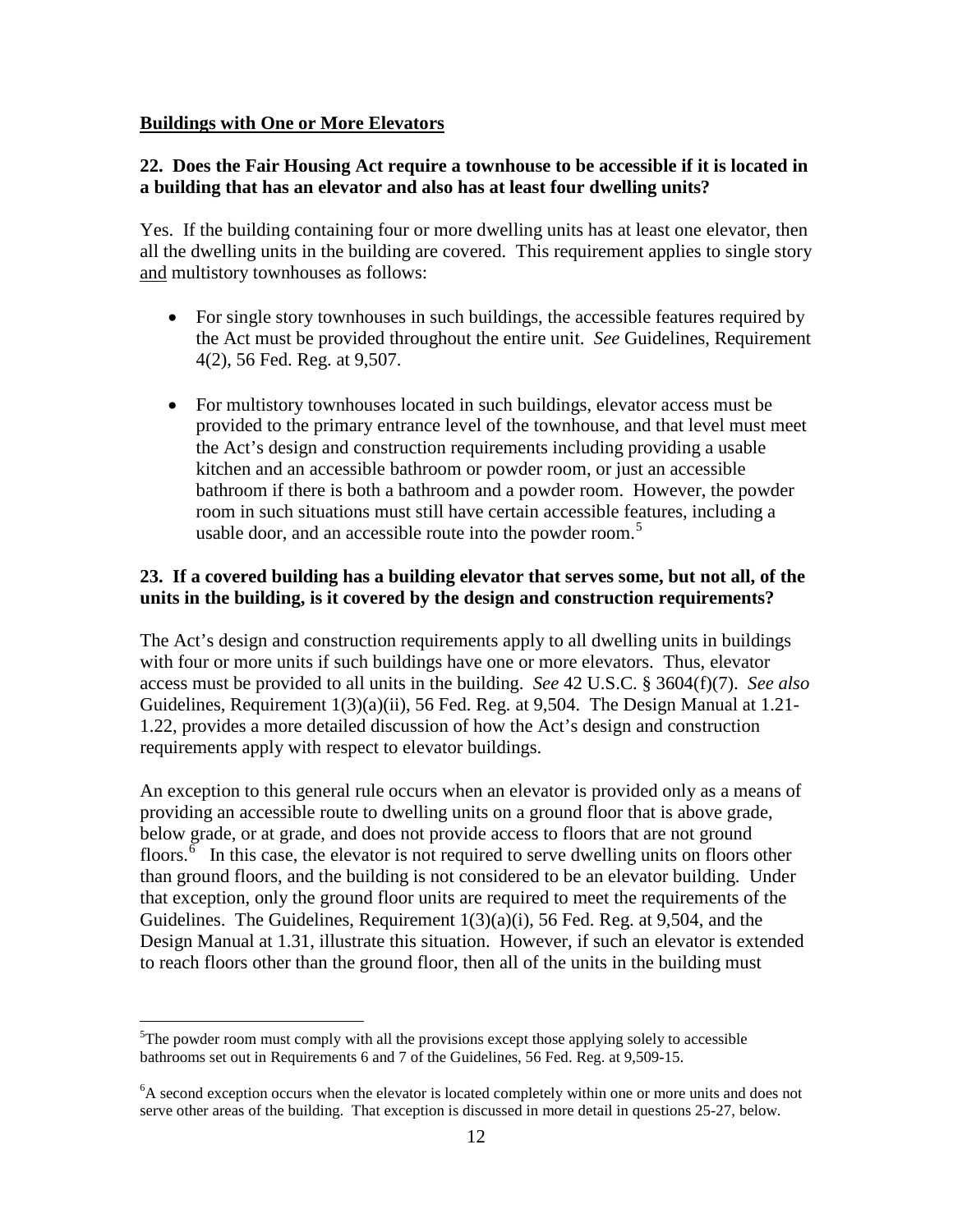comply with the design and construction requirements and an accessible route must be provided to all units.

Example: A 3-story building has below grade parking and provides an elevator only as a means of access from the below grade parking to the first level of dwelling units, which is located at grade. In this case, the elevator need not provide access to the second and third floors, and the building is not treated as a building with one or more elevators.

## **24. If the only elevator provided in a covered building is a freight elevator, are all of the units in the building covered by the design and construction requirements of the Act?**

Yes. If a freight elevator is provided in a building with four or more dwelling units, even though no passenger elevator is provided, all units must comply with the Act's design and construction requirements.

Example: A 3-story building has a freight elevator from a side entrance where there is a large level pull-up area for moving vans. The freight elevator serves all 3 stories of the building. In this case, the building is treated as a building with one or more elevators, and all floors and all dwelling units on each floor of the building must comply with the Act's design and construction requirements.

## **25. If one multistory townhouse, in a building with four or more units, contains an internal (***i.e.***, unit-specific) elevator for that occupant's use, and there are no elevators serving other units in the building, must the unit with an elevator meet the Act's design and construction requirements?**

Yes. Because the multistory townhouse has an elevator, the building with four or more units in which the townhouse is located is a building that "ha[s] one or more elevators" within the meaning of 42 U.S.C. § 3604(b)(7)(A). The Act's design and construction requirements therefore apply to any townhouse with an internal (*i.e.*, unit-specific) elevator if the townhouse is part of a building containing four or more units. Because the internal elevator serves only the individual unit, however, and there are no other elevators in the building that serve the other units, those multistory townhouses in the building that do not have internal elevators are not required to meet the Act's design and construction requirements. As the Preamble to the Proposed Guidelines, 55 Fed. Reg. 24,370, 24,377 (June 15, 1990), states:

"In both the proposed and final rulemaking, the Department stated that a dwelling unit with two or more floors in a non-elevator building is not a 'covered dwelling unit' even if it has a ground-floor entrance, because the entire dwelling unit is not on the ground floor. (Of course, if the unit had a[n] internal elevator, it would be subject to the Fair Housing Act requirements.)."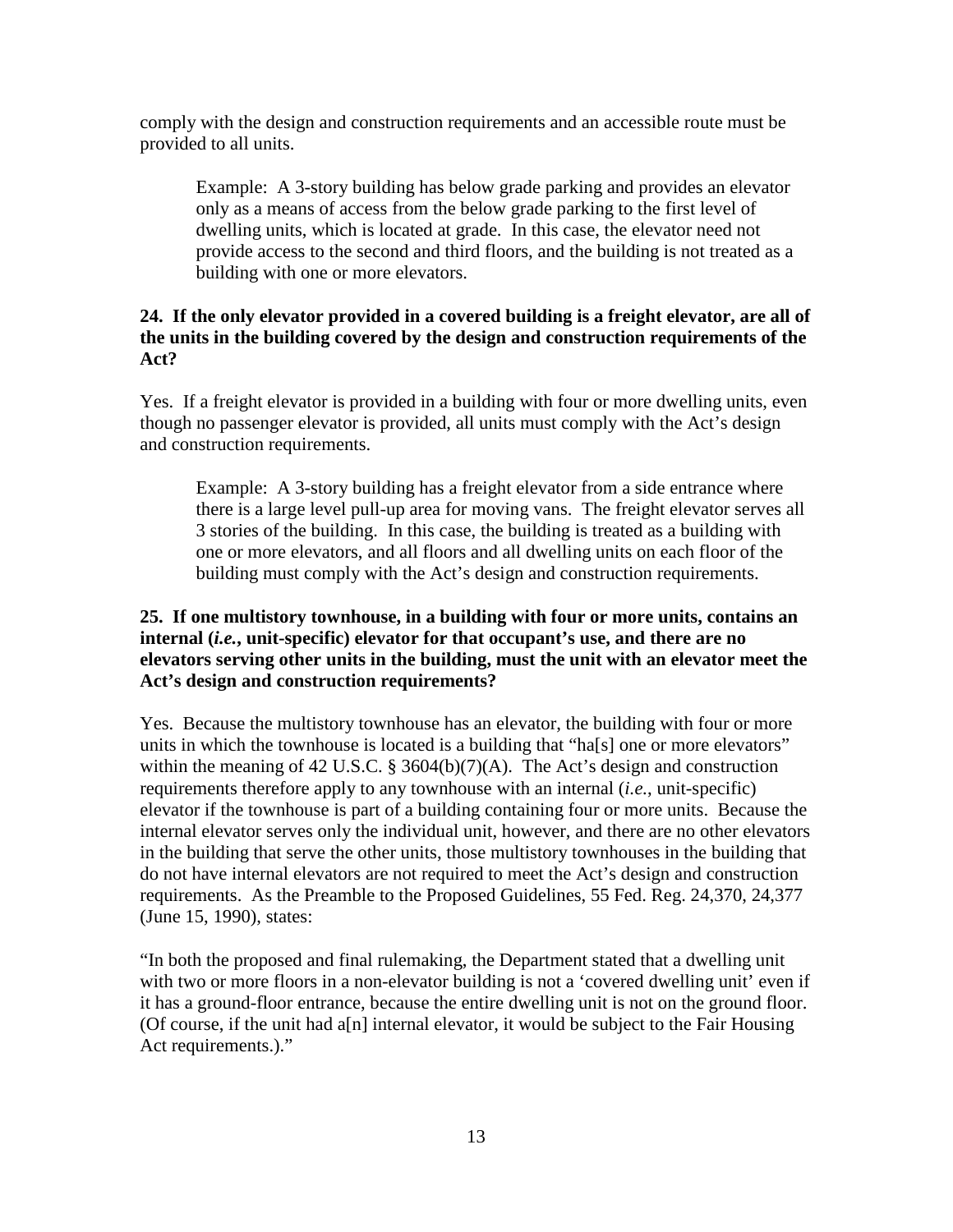*See also* Preamble to the Regulations, which states, "townhouses consisting of more than one story are covered only if they have elevators and if there are four or more such townhouses."<sup>[7](#page-13-0)</sup>

## **26. How do the Act's design and construction requirements apply if the builder of multistory townhouses in a building with four or more units offers an elevator as an option, and one or more of the buyers elects the elevator option?**

If the developer of a building with four or more units that includes multistory townhouses offers internal (*i.e.,* unit-specific) elevators in the multistory townhouses as an option, and one or more of the buyers elects to have the elevator installed during construction, then those multistory townhouses with interior elevators are covered, and must comply with the Act's design and construction requirements. In addition, if a multistory townhouse is designed and constructed for later installation of an internal elevator (for example, if it contains an elevator shaft or stacked closets so that the unit was designed for potential installation of an elevator after construction), the multistory townhouse is also covered and must comply with the design and construction requirements. In the case of stacked closets, the closets must have been designed in a manner that will accommodate later installation of an elevator, *e.g.*, inclusion of an elevator pit with a temporary flooring insert, and a raised ceiling to accommodate future elevator cab override. *See*, *e.g.*, Preamble to the Regulations, 54 Fed. Reg. at 3,244, 3,251; Preamble to the Proposed Guidelines, 55 Fed. Reg. at 24,377; Preamble to the Guidelines, 56 Fed. Reg. at 9,481; Questions and Answers, Q. 13, 59 Fed. Reg. at 33,365-66.

## **27. If a building with four or more units contains multistory townhouses with internal elevators or the option for a buyer to add an elevator, must the public and common use areas of the development also comply with the design and construction requirements of the Act?**

Yes. Once a building is determined to have at least one covered dwelling unit, that is, either an elevator installed in at least one unit, or at least one unit designed for later installation of an elevator (*see* question 25, above), the design and construction requirements apply to the public and common use areas of the building and the development in which the building is located. *See* Questions and Answers, Q. 13, 59 Fed. Reg. at 33,365-66.

<span id="page-13-0"></span><sup>-&</sup>lt;br>7 <sup>7</sup>See Preamble to the Regulations, 54 Fed. Reg. at 3,244, 3,251; Preamble to the Proposed Guidelines, 55 Fed. Reg. at 24,377; Preamble to the Guidelines, 56 Fed. Reg. at 9,481; Questions and Answers, Q. 13, 59 Fed. Reg. at 33,365-66. This position also is recognized in other documents determined by HUD to be safe harbors for compliance (*see* Question 37); *e.g.*, the Appendix to the Code Requirements for Housing Accessibility 2000, states that "a multistory unit in a non-elevator building is not subject to Chapter 4 unless it has an internal elevator. Section 406.7.2 would thus apply to those multistory units with an internal elevator." Appendix § 406.7.2. Likewise, *see* the Final Report of HUD Review of Model Building Codes, 65 Fed. Reg. at 15,740 which noted HUD's agreement with the model code creators that "multistory units with internal elevators" are covered under the FHA. 65 Fed. Reg. at 15,759, 15,767, 15,776, and 15,786.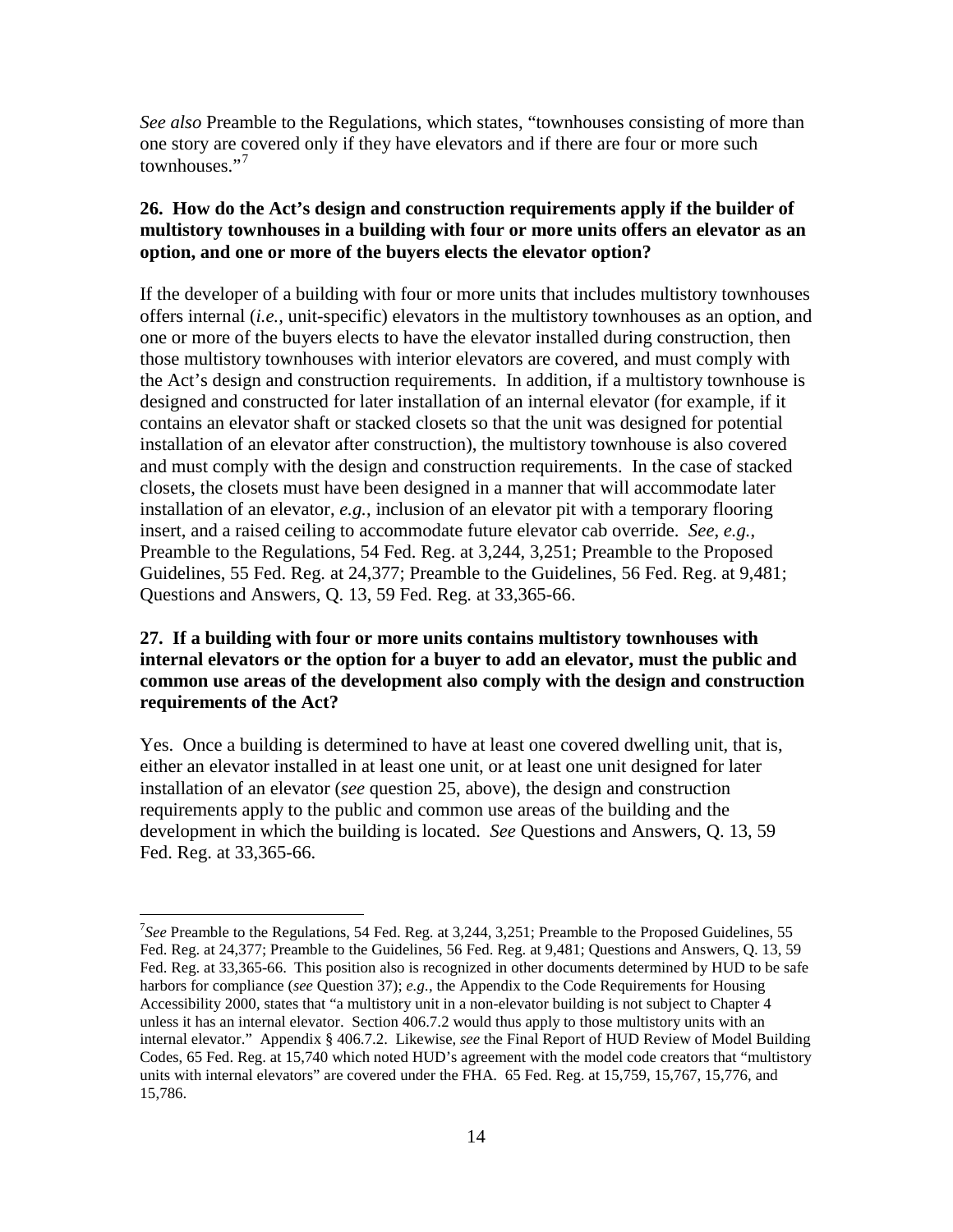Note: If a builder is designing a development with units that come with a buyer's option to have the builder install an elevator, then the builder must design the elevator optional unit(s) and public and common use areas so that they are compliant with the Act's requirements. Otherwise, the builder must modify the elevator optional unit(s) and public and common use areas to comply with the Act's design and construction requirements once a buyer selects an elevator as an option.

#### **Accessible Routes**

#### **28. What is an accessible route?**

The Regulations define an accessible route as a continuous unobstructed path connecting accessible elements and spaces in a building or within a site that can be negotiated by a person with a severe disability using a wheelchair, and that is also safe for and usable by people with other disabilities. Interior accessible routes may include corridors, floors, ramps, elevators, and lifts. Exterior accessible routes may include parking access aisles, curb ramps, walks, ramps and lifts. A route that complies with the appropriate requirements of ANSI A117.1-1986, a comparable standard, or Section 5, Requirement 1 of the Guidelines is an accessible route. *See* 24 C.F.R. § 100.201. Exterior accessible routes must be pedestrian routes that are separate from the road or driveway. For example, it is not acceptable to provide only a road or driveway as an accessible route. However, there is a vehicular route exception to the requirement to provide an accessible pedestrian route that, if met, may apply. *See* Guidelines, Requirement 1(5), Requirement 2, Chart, Element 1, 56 Fed. Reg. at 9,504, 9,505; Design Manual at 1.9. *See also*  question 33, below.

### **29. Does the Act permit covered multifamily dwellings to be designed and constructed in a manner that requires persons with disabilities to use an indirect or circuitous route to enter a building or unit or to use locks or call buttons that are not required of other persons?**

No. Under the Fair Housing Act, persons with disabilities must be able to enter their dwellings through the same entrance that is used by other persons to enter their dwellings. *See* Preamble to the Proposed Regulations, 53 Fed. Reg. 44,992, 45,004 (Nov. 7, 1988) ("[h]andicapped persons should be able to enter a newly constructed building through an entrance used by persons who do not have handicaps."). In addition, routes to the primary entrances of buildings and dwelling units are public and common use areas and must be readily accessible to and usable by people with disabilities.

Therefore, the accessible route cannot be hidden, remote, circuitous or require people with disabilities to travel long distances. Furthermore, the accessible route to the primary entrance must not place special conditions on persons with disabilities -- such as a special key, an attendant, or additional waiting periods that are not imposed on other persons, *i.e.*, including persons who use an inaccessible entrance. This does not preclude the use of special locks or security systems at entrances that are used by all persons to enter the building and/or the dwelling units, and which are used by all residents and members of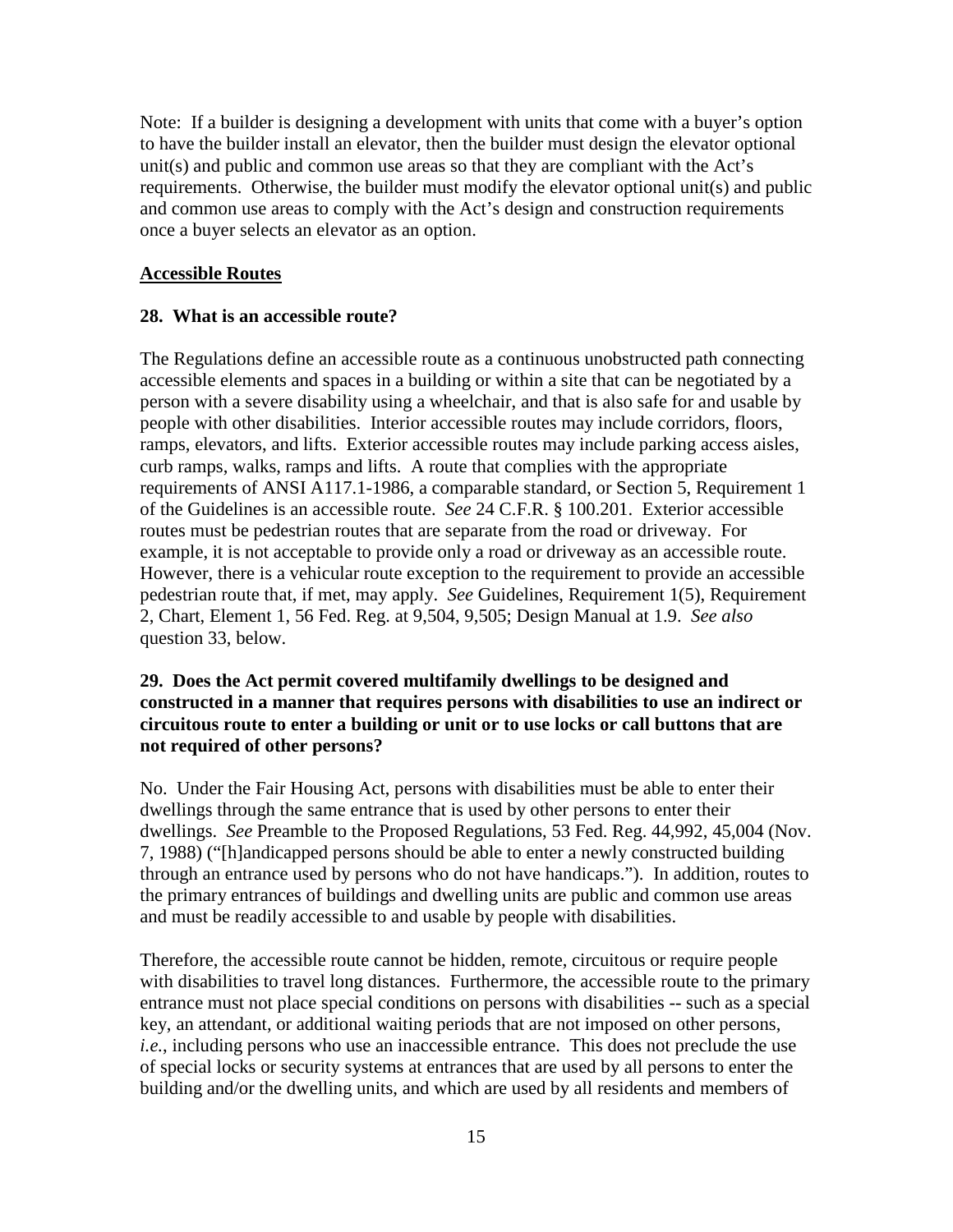the public visiting the development; however, such locks and security systems must be accessible. *See* Design Manual at 1.35; *see also* 42 U.S.C. § 3604(f)(2).

### **30. Must an accessible route between public and common use areas and dwelling units be an interior route if the general circulation path is interior?**

Yes. The Act permits accessible routes between public and common use areas and dwellings to be interior or exterior. However, if the general circulation path is provided via an interior route, then that path is a public and/or common use area that must be "readily accessible to and usable by" persons with disabilities. *See* Guidelines, Requirement 2, 56 Fed. Reg. at 9,504-05. Persons with disabilities cannot be required to go outside a building to access a public and common use area when persons without disabilities are not required to do the same. The Fair Housing Act prohibits discrimination in the terms, conditions, or privileges of sale or rental of a dwelling, or in the provision of services or facilities in connection with such a dwelling, because of disability. *See* 42 U.S.C. § 3604(f)(2).

## **31. Does the Act require accessible routes between buildings that contain only covered multifamily dwelling units?**

Walkways between separate buildings containing only covered dwelling units generally are not required to be accessible. However, if the walkways also serve as the accessible route to a public or common use area, the walkways must be accessible. For example, if a walkway connects separate buildings containing only covered dwelling units and is the only walkway from the buildings to the clubhouse, it must be accessible. *See* Guidelines, Requirement 2, Chart, Element 1(b), 56 Fed. Reg. at 9,505; Design Manual at 2.16.

## **32. Must there be accessible pedestrian routes from site arrival points to building entrances serving covered dwelling units?**

Yes. Requirements 1 and 2 of the Guidelines require an accessible pedestrian route, within the boundary of the site, from vehicular and pedestrian arrival points to the entrances of covered buildings and dwelling units, except in very limited circumstances where a site is impractical due to steep terrain or unusual site characteristics. The Guidelines outline the tests that must be performed pre-construction during the site design process to determine site impracticality under Requirement 1. If the conditions of these tests are not met, then there must be an accessible entrance on an accessible route from all vehicular and pedestrian arrival points to the entrances of covered buildings and dwelling units. *See* Guidelines, Requirements 1 and 2, 56 Fed. Reg. at 9,503-05 and the discussions of site impracticality in the Design Manual at Part II, Chapter 1. *See also* HUD Final Report of HUD Review of the Fair Housing Accessibility Requirements in the 2003 International Building Code, 70 Fed. Reg. 9,738, 9,742 (Feb. 28, 2005).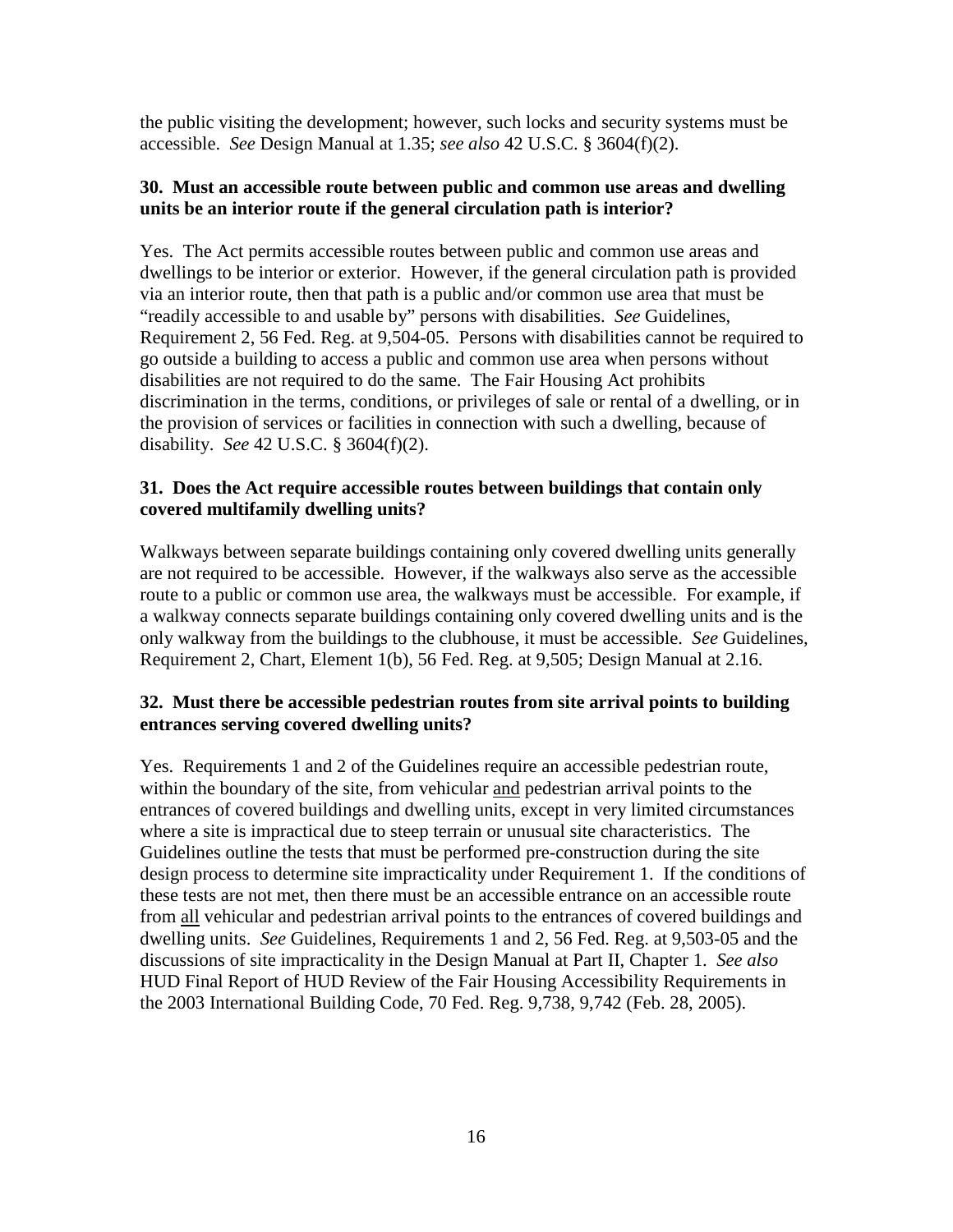#### **33. May a builder use a vehicular route in lieu of an accessible pedestrian route to connect dwelling unit entrances with public and common use areas?**

The Act requires an accessible pedestrian route connecting entrances to covered dwelling units with public and common use areas, including the public street or sidewalk, except in rare circumstances that are outside the control of the owner where extreme terrain or impractical site characteristics result in a finished grade exceeding 8.33%, or where physical barriers or legal restrictions that are outside the control of the owner prevent installation of an accessible pedestrian route. In these rare cases, the Guidelines allow access by means of a vehicular route leading from the accessible parking serving the covered dwelling unit to the accessible parking serving the public or common use facility. *See* Guidelines, Requirements 1 and 2, 56 Fed. Reg. 9,503-05. *See also* HUD Final Report of HUD Review of the Fair Housing Accessibility Requirements in the 2003 International Building Code, 70 Fed. Reg. at 9,744.

Example 1: An undisturbed site has slopes of 8.33% or less between planned accessible entrances to covered dwelling units and public use or common use areas and has no legal restrictions or other unique characteristics preventing the construction of accessible routes. For aesthetic reasons, the developer would like to create some hills or decorative berms on the site. Because there are no extreme site conditions (severe terrain or unusual site characteristics such as floodplains), and no legal barriers that prevent installation of an accessible pedestrian route between the covered dwelling units and any planned public use or common use facilities, the developer is obligated to provide accessible pedestrian routes.

Example 2: A developer plans to build several buildings with covered dwelling units clustered in a level area of a site. The site has some undisturbed slopes of 10% and greater. A swimming pool and tennis court will be added on the two opposing sides of the site. The builder plans grading that will result in a finished grade exceeding a slope of 8.33% along the route between the covered dwelling units and the swimming pool and tennis court. There are no physical barriers or legal restrictions (*e.g.*, pipe easement, wildlife habitat, or protected wetlands) outside the control of the owner or builder that prevent the builder from reducing the existing grade to provide an accessible pedestrian route between the covered dwelling units and the pool and tennis court. Therefore, the developer's building plan would not meet the design and construction requirements of the Act because it is within the owner's control to assure that the final grading falls below 8.33% and meets the slope and other requirements for an accessible pedestrian route. Accessible pedestrian routes from the covered dwelling units to the pool and tennis court must be provided.

### **34. What is the site impracticality exception to the accessible route requirement of the Fair Housing Act design and construction requirements?**

The Regulations provide that all covered multifamily dwellings must be served by an accessible route "unless it is impractical to do so because of the terrain or unusual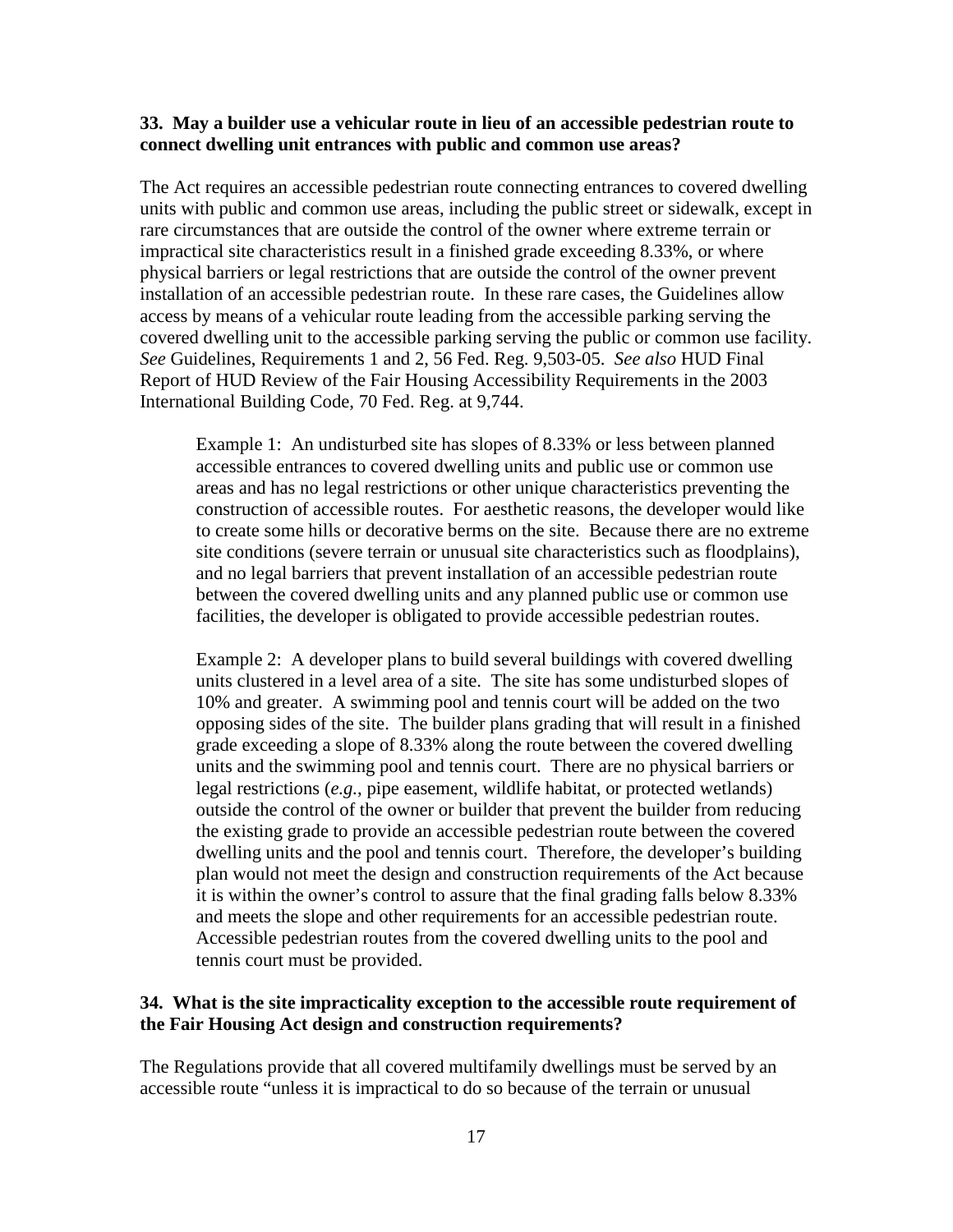characteristics of the site." The Regulations place the burden of establishing site impracticality on the persons or entities that designed or constructed the housing. 24 C.F.R. § 100.205(a). *See also Memphis Ctr. for Indep. Living v. Richard & Milton Grant Co.*, No. 01-CV-2069, Fair Housing-Fair Lending Reporter ¶ 16,779, 16,779.4 (W.D. Tenn. Apr. 26, 2004) (order granting partial summary judgment to the United States). The Guidelines set forth two distinct tests which may be used to establish site impracticality: the site analysis test and the individual building test. To claim impracticality, the test must be fully followed and performed at the design stage before construction starts. *See* Guidelines, Requirement 1, 56 Fed. Reg. at 9,503-04; Questions and Answers, Q. 11, 59 Fed. Reg. at 33,365.

#### **Accessible Entrances**

#### **35. How many entrances to a covered multifamily dwelling must be accessible?**

The Guidelines require at least one accessible entrance to each covered dwelling unit and to buildings containing covered dwelling units, unless it is impractical to do so as determined by applying one of the site impracticality tests provided in the Guidelines. Additional entrances to a building or to a dwelling also must be accessible if they are public and common use areas, *i.e.*, if they are designed for and used by the public or residents. *See* 24 C.F.R. § 100.201; Design Manual at 3.10 ("[t]he exterior of the primary entry door of covered dwelling units is part of public and common use spaces, therefore, it must be on an accessible route and be accessible . . . "). It is not acceptable to design and construct a covered multifamily building or dwelling unit in such a manner that persons with disabilities must use a different entrance than the entrance used by persons without disabilities. *See* Preamble to the Proposed Regulations, 53 Fed. Reg. at 45,004 ("[h]andicapped persons should be able to enter a newly constructed building through an entrance used by persons who do not have handicaps."). *See also* Design Manual at 1.28 (illustration). Buildings containing covered dwelling units with more than one ground floor must have an accessible entrance on each ground floor connecting to each covered dwelling unit. *See* 24 C.F.R. § 100.205(a); Guidelines, Requirement 1, 56 Fed. Reg. at 9,503-04.

Example 1: If a secondary entrance at the back of a building containing covered units leads to the clubhouse or parking, both that entrance and the primary entrance at the front of the building must be accessible. *See* Guidelines, Requirement 2, 56 Fed. Reg. at 9,504-05.

Example 2: If a non-elevator building has more than one ground floor (*i.e.,* a building built into a hill with entrances to the first and second stories at grade on opposite sides), then it must have at least one accessible entrance to each floor that connects to the covered dwelling units. *See* 24 C.F.R. § 200.201 (definition of "ground floor"); Guidelines, Requirement 1(1)(a), 56 Fed. Reg. at 9,503.

Example 3: If a covered multifamily building has two entrances -- one entrance facing the public street that is inaccessible because it has steps, and a second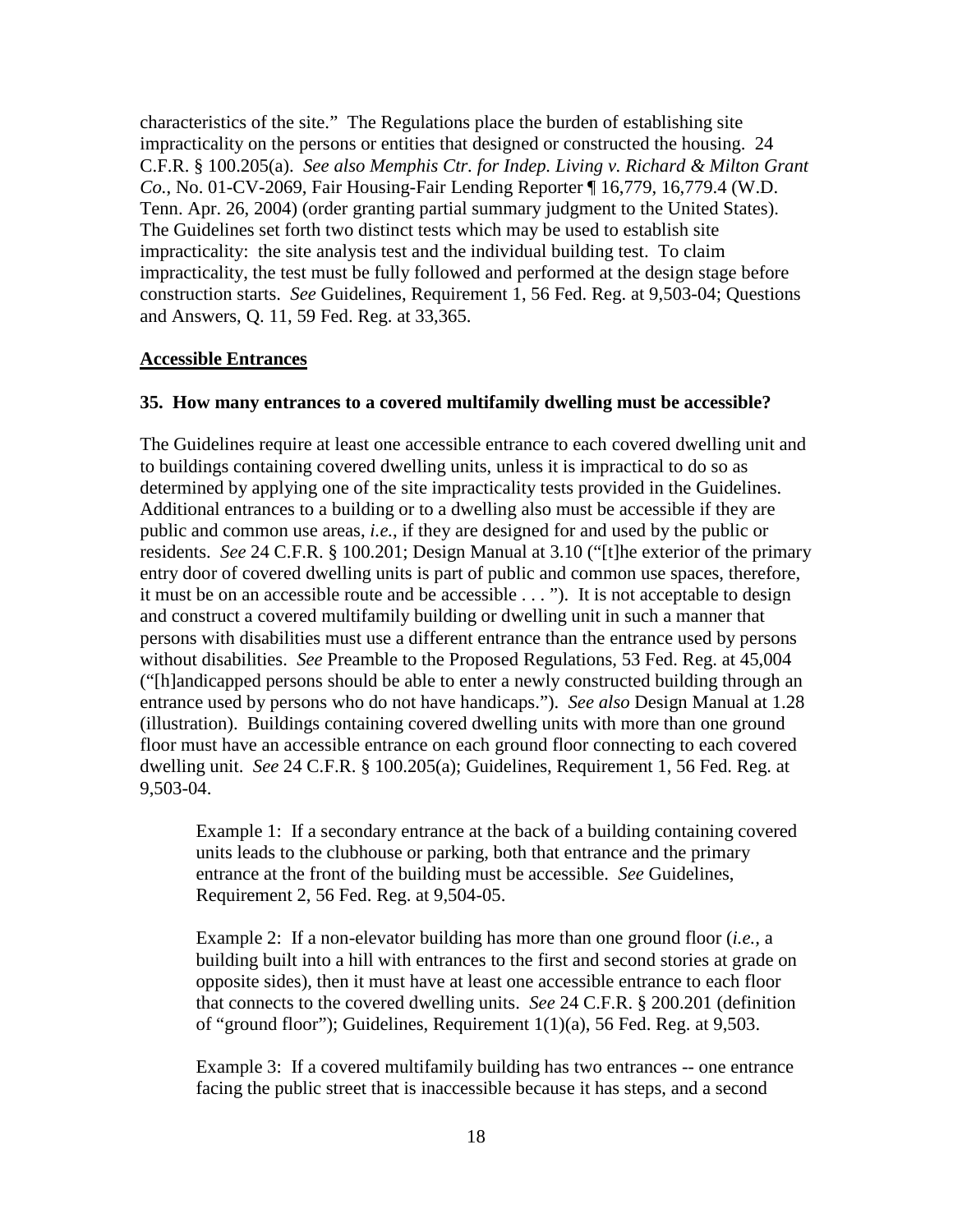entrance which is accessible, but it is in the back of the building, the building does not comply with the Act. The entrance facing the street must also be made accessible because it is part of the route to the street and is a public and common use area. This is true even if the residential parking is located in the back of the building across from the back entrance and both entrances can be accessed from inside the building via interior hallways. *See* question 36, below.

### **36. Which entrance to a covered dwelling unit or building containing covered dwelling units must be accessible?**

The primary entry to dwelling units that have individual exterior entrances or the primary entry to a building containing covered dwelling units must be accessible. This entrance is part of the public and common use areas because it is used by residents, guests and members of the public for the purpose of entering the dwelling or building. It must therefore be readily accessible to and usable by persons with disabilities. Service doors, back doors, and patio doors may serve as additional accessible entrances, but may not serve as the only accessible entrance to buildings or units. *See* Guidelines, 56 Fed. Reg. at 9,500. *See also United States v. Edward Rose & Sons*, 384 F.3d 258 (6th Cir. 2004), *aff'g,* 246 F. Supp. 2d 744 (E.D. Mich. 2003).

### **Safe Harbors for Compliance with the Act**

#### **37. Are there any "safe harbors" for compliance with the Fair Housing Act?**

Yes. In the context of the Act, a safe harbor is an objective and recognized standard, guideline, or code that, if followed without deviation, ensures compliance with the Act's design and construction requirements. The Act references the American National Standard Institute ("ANSI") A117.1 standard as a means of complying with the technical provisions in the Act. In determining whether a standard, guideline or code qualifies as a safe harbor, HUD compares it with the Act, HUD's regulations implementing the Act, the ANSI A117.1-1986 standard (the edition that was in place at the time the Act was passed) and the Guidelines to determine if, taken as a whole, it provides at least the same level of accessibility. HUD currently recognizes ten safe harbors for compliance with the Fair Housing Act's design and construction requirements, listed below. If a state or locality has adopted one of these safe harbor documents without amendment or deviation, then covered residential buildings that are built to those specifications will be designed and constructed in accordance with the Act as long as the building code official does not waive or incorrectly interpret or apply one or more of those requirements. *See* Final Report of HUD Review of Model Building Codes, 65 Fed. Reg. at 15,756; *see also* Final Report of HUD Review of the Fair Housing Accessibility Requirements in the 2003 International Building Code, 70 Fed. Reg. at 9,740; Report of HUD Review of the Fair Housing Accessibility Requirements in the 2006 International Building Code, 72 Fed. Reg. 39,432, 39,438 (July 18, 2007), and Design and Construction Requirements, Compliance with ANSI A117.1 Standards, 73 Fed. Reg. 63,610, 63,614 (Oct. 24, 2008).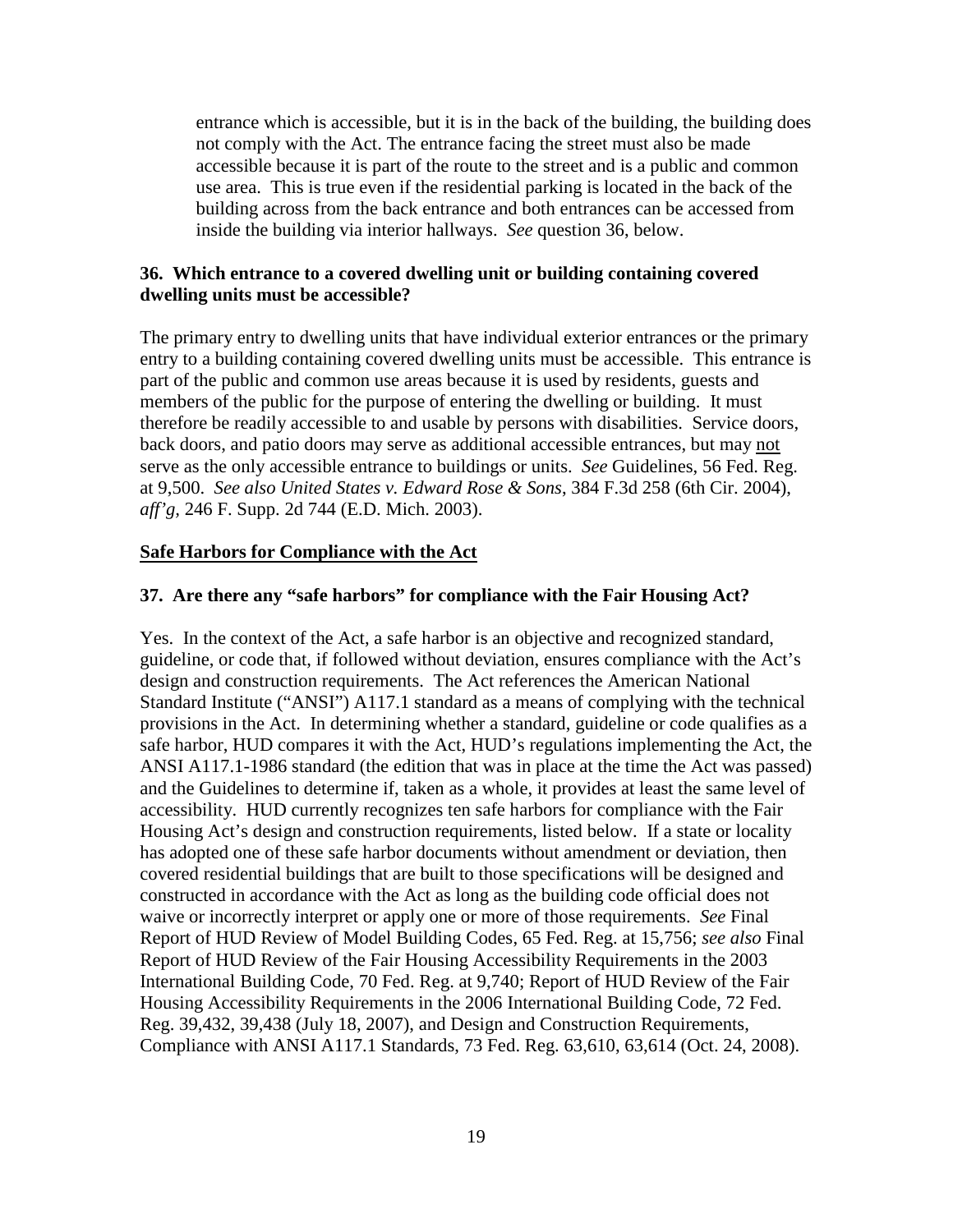Those involved in the design and construction of covered multifamily dwellings who claim the protection of a safe harbor must identify which one of the following HUDrecognized safe harbors they relied upon.

The ten HUD-recognized safe harbors for compliance with the Act's design and construction requirements are:

- 1. HUD's March 6, 1991 Fair Housing Accessibility Guidelines and the June 28, 1994 Supplemental Notice to Fair Housing Accessibility Guidelines: Questions and Answers About the Guidelines;
- 2. ANSI A117.1-1986 Accessible and Usable Buildings and Facilities, used in conjunction with the Act, HUD's Regulations and the Guidelines;
- 3. CABO/ANSI A117.1-1992 Accessible and Usable Buildings and Facilities, used in conjunction with the Act, HUD's Regulations, and the Guidelines;
- 4. ICC/ANSI A117.1-1998 Accessible and Usable Buildings and Facilities, used in conjunction with the Act, HUD's Regulations, and the Guidelines;
- 5. HUD's Fair Housing Act Design Manual published in 1996 and revised in 1998;
- 6. Code Requirements for Housing Accessibility 2000 (CRHA), approved and published by the International Code Council (ICC), October 2000;
- 7. International Building Code (IBC) 2000, as amended by the IBC 2001 Supplement to the International Codes;
- 8. 2003 International Building Code (IBC), with one condition. Effective February 28, 2005, HUD determined that the IBC 2003 is a safe harbor, conditioned upon the International Code Council publishing and distributing the following statement to jurisdictions and past and future purchasers of the 2003 IBC;

ICC interprets Section 1104.1, and specifically, the exception to Section 1104.1, to be read together with Section 1107.4, and that the Code requires an accessible pedestrian route from site arrival points to accessible building entrances, unless site impracticality applies. Exception 1 to Section 1107.4 is not applicable to site arrival points for any Type B dwelling units because site impracticality is addressed under Section 1107.7;

9. ICC/ANSI A117.1-2003 - Accessible and Usable Buildings and Facilities, used in conjunction with the Act, HUD's Regulations, and the Guidelines; and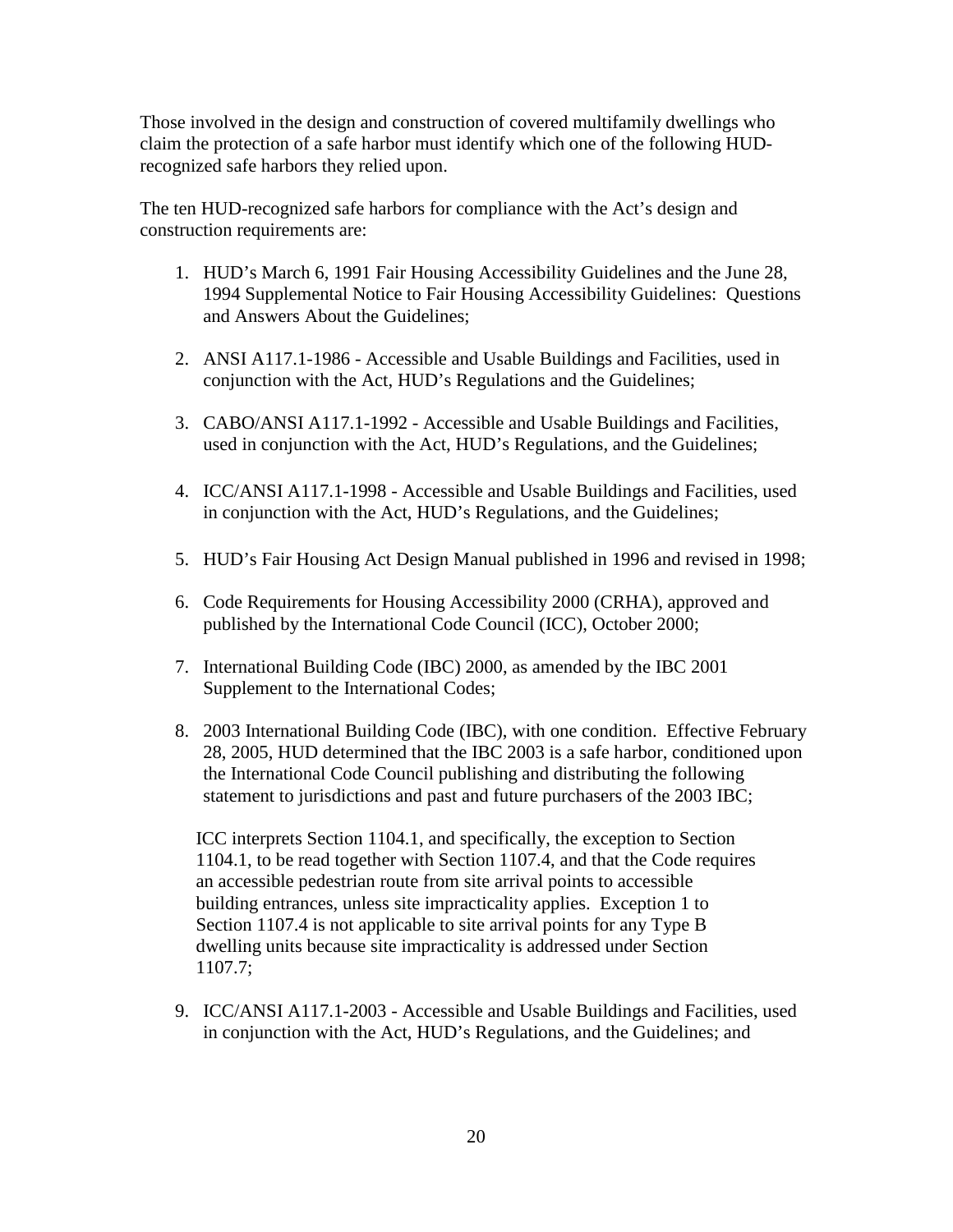10. 2006 International Building Code, published by ICC, January 2006, with the 2007 erratum (to correct the text missing from Section 1107.7.5), and interpreted in accordance with relevant 2006 IBC Commentary.

HUD's purpose in recognizing a number of safe harbors for compliance with the Fair Housing Act's design and construction requirements is to provide a range of options that, if followed in their entirety without modification or waiver during design and construction, will result in residential buildings that comply with the design and construction requirements of the Fair Housing Act. In the future, HUD may decide to recognize additional safe harbors.

### **38. May an architect or builder select aspects from among the HUD recognized safe harbors when designing and constructing a single project and retain "safe harbor" status?**

No. The ten documents listed above are safe harbors only when used in their entirety, that is, once a specific safe harbor document has been selected, the building in question must comply with all of the provisions in that document that address the Fair Housing Act design and construction requirements to ensure the full benefit of the safe harbor. The benefit of safe harbor status may be lost if, for example, a designer or builder chooses to select provisions from more than one of the above safe harbor documents, from a variety of sources, or if waivers of provisions are requested and received. If it is shown that the designers and builders departed from the provisions of a safe harbor document, they bear the burden of demonstrating that the dwelling units nonetheless comply with the Act's design and construction requirements.

### **39. If a property is built to some recognized, comparable, and objective standard other than one of the safe harbors, can it still comply with the Act's design and construction requirements?**

Yes. The purpose of the Fair Housing Act Guidelines is "to describe the minimum standards of compliance with the specific accessibility requirements of the Act." Preamble to the Guidelines, 56 Fed. Reg. at 9,476. The Introduction to the Guidelines states, "builders and developers may choose to depart from these guidelines and seek alternate ways to demonstrate that they have met the requirements of the Fair Housing Act." Guidelines, 56 Fed. Reg. at 9,499. However, the standard chosen must meet or exceed all of the design and construction requirements specified in the Act and HUD's Regulations, and the builders and developers bear the burden of showing that their standard provides an equivalent or a higher degree of accessibility than every provision of one of the recognized safe harbors. *See* [Design Manual at 13;](http://www.huduser.org/publications/destech/fairhousing.html) [Preamble to the](http://www.hud.gov/library/bookshelf09/fhefhag.cfm)  [Guidelines, 56 Fed. Reg.](http://www.hud.gov/library/bookshelf09/fhefhag.cfm) at 9,478-79. While there are some differences among the ten designated safe harbors, there is broad consensus about what is required for accessibility based on the ANSI standards and the safe harbors. These standards result from a process that includes input from a variety of stakeholders, including builders, designers, managers, and disability-rights advocates. Builders and designers should therefore exercise caution before following a standard that contains specifications for an element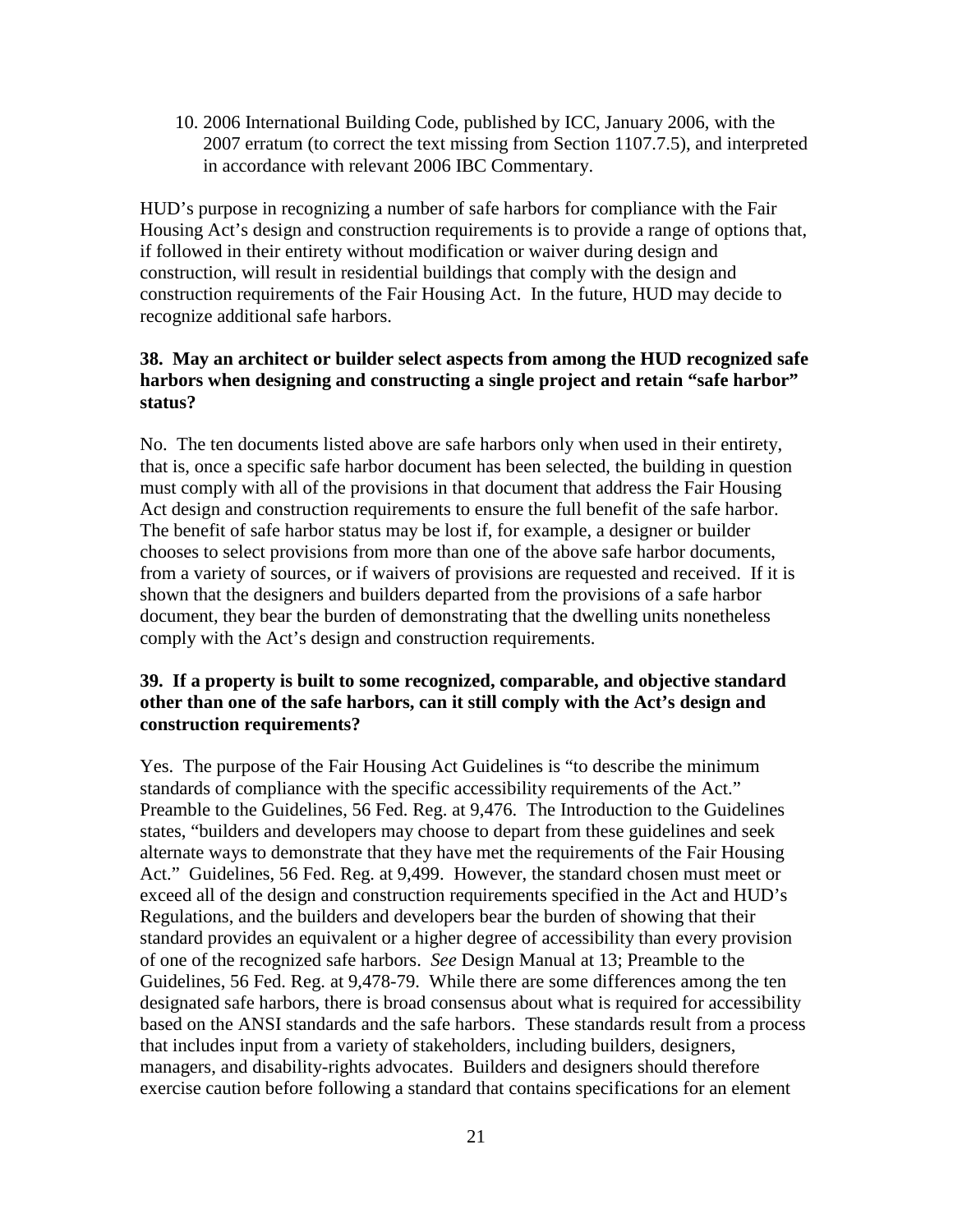that do not meet the parallel requirements of the other safe harbors. If the alternative standard is not a generally accepted accessibility standard, it may well not provide the minimum accessibility required by the Act.

## **40. What constitutes evidence of noncompliance with the Fair Housing Act design and construction requirements?**

A case of discrimination may be established by showing that the housing does not meet HUD's Guidelines. This evidence may be rebutted by proof of compliance with a recognized, comparable, objective measure or standard of accessibility. The Ninth Circuit has affirmed this approach in *Nelson v. HUD*, Nos. 07-72803 and 07-73230, 2009 WL 784260, at \*2 (9th Cir. Mar. 26, 2009).

## **41. If I follow my state or local building code, am I safe from liability if a building does not comply with the Fair Housing Act's design and construction requirements?**

No. The Fair Housing Act's design and construction requirements are separate from and independent of state and local code requirements. If a state or local code requires, or is interpreted or applied in a manner that requires, less accessibility than the Act's design and construction requirements, the Act's requirements must still be followed. However, state and local governments can assist those involved in building housing subject to the Act's design and construction requirements by incorporating one of the HUD-recognized safe harbors listed above into their building codes without deviation, amendment, or waiver. *See* 42 U.S.C. § 3604(f)(6)(B). For example, some jurisdictions have already adopted the revised editions of the IBC that are recognized by HUD as safe harbors. *See* question 39, above.

## **42. Does the Fair Housing Act require fully accessible units?**

No. The Fair Housing Act does not require fully accessible units. For example, the Act's design and construction requirements do not require the installation of a roll-in shower in a dwelling unit in new construction. The Act's design and construction requirements are modest and result in units that look similar to traditional units and are easily adapted by people with disabilities who require features of accessibility not required by the Fair Housing Act.

## **43. Can a builder meet the Fair Housing Act's design and construction requirements by building a specific number or percentage of fully accessible dwelling units?**

No. Congress specifically rejected the approach of requiring only a specific number or percentage of units to be fully accessible. Instead, Congress decided that all covered multifamily dwelling units must comply with the Act's design and construction requirements. *See* question 1, above, and 42 U.S.C. § 3604(f)(3)(C). Other laws may require developers to construct a specific number or percentage of units with a higher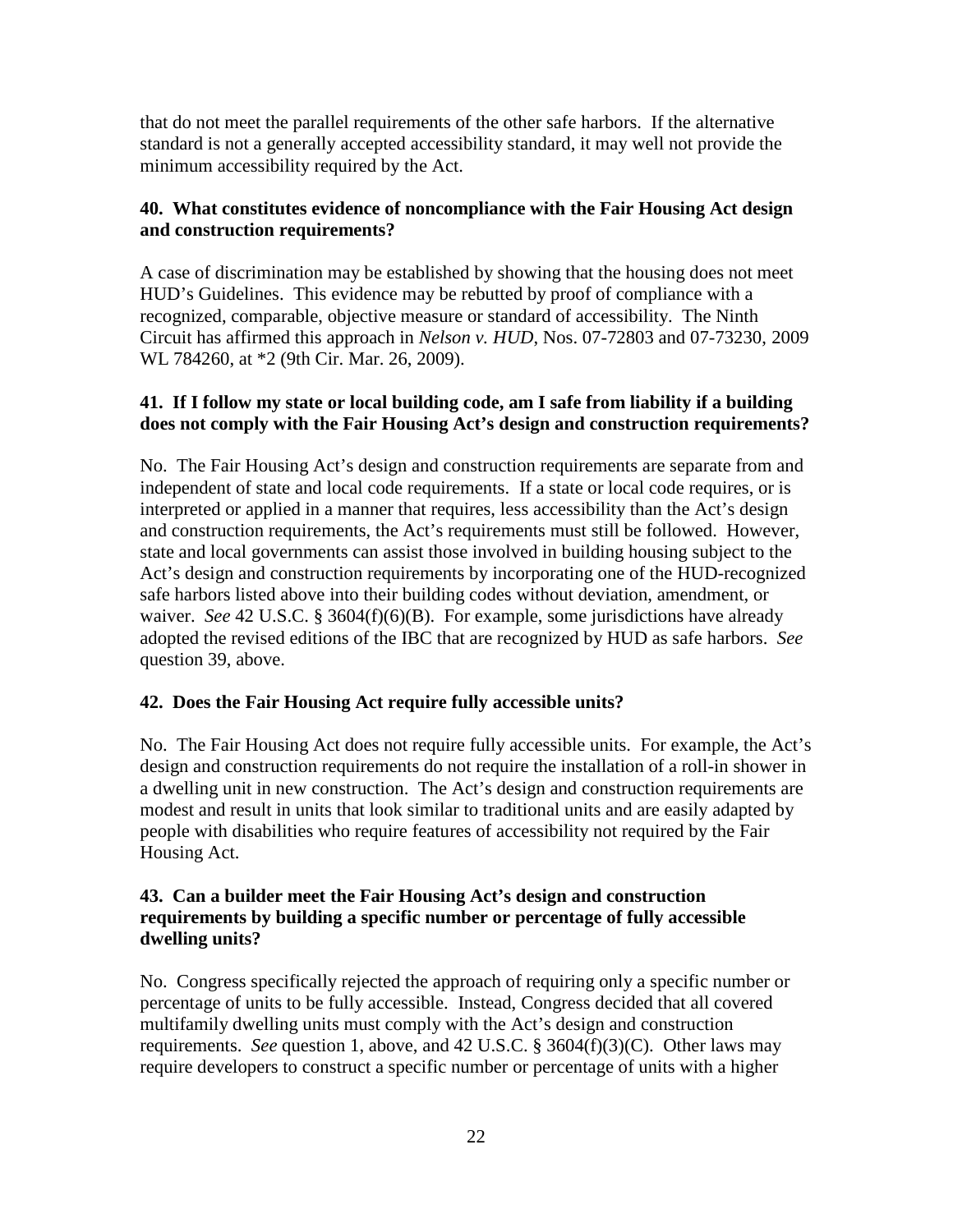degree of accessibility than the Act's modest requirements. *See* questions 46, 47 and 48, below. *See* H.R. Rep. 100-711, at 49 (1988).

## **Reviews for Compliance**

## **44. Does HUD or DOJ review state and local building codes to determine whether they comply with the Act's accessibility requirements?**

No. Although HUD has reviewed several model building codes to determine whether they comply with the Act's design and construction requirements (*see* question 37, above), neither HUD nor DOJ reviews individual state and local building codes for consistency with the Act.

## **45. Does HUD or DOJ review site or building plans for compliance with the Act's design and construction requirements?**

No. Neither HUD nor DOJ is required by the Act or has the capacity to review or approve builders' plans or issue certifications of compliance with the Act's design and construction requirements. *See* [42 U.S.C. § 3604\(f\)\(5\)\(D\).](http://www.usdoj.gov/crt/housing/title8.htm) The burden of compliance rests with those who design or construct covered multifamily dwellings. *See* [Design](http://www.huduser.org/publications/destech/fairhousing.html)  [Manual at 2.](http://www.huduser.org/publications/destech/fairhousing.html) To assist those involved in design or construction to comply with the Act's requirements, HUD provides rulemaking, training and technical assistance on the Act, the Regulations, and the Guidelines. HUD has also recognized ten safe harbors for compliance with the Act's design and construction requirements. *See* question 37, above. HUD also provides technical guidance through its Fair Housing Accessibility FIRST program, an initiative designed to promote compliance with the Fair Housing Act design and construction requirements. The program offers comprehensive and detailed instruction programs, useful online web resources, and a toll-free information line for technical guidance and support. The Fair Housing Accessibility FIRST website is found at http://www.fairhousingfirst.org. DOJ's fair housing website may be accessed at http://www.justice.gov/crt/about/hce/housing\_coverage.php.

### **Buildings Covered by the Act and Other Accessibility Laws or Codes**

## **46. When would both Section 504 of the Rehabilitation Act of 1973 and the Fair Housing Act apply to the same property, and which standard would apply in this situation?**

If housing was built for first occupancy after March 13, 1991, and federal financial assistance is involved, both Section 504 and the Fair Housing Act apply. The accessibility standards under both laws must be used. *See* [Preamble to the Guidelines, 56](http://www.hud.gov/library/bookshelf09/fhefhag.cfm)  [Fed. Reg.](http://www.hud.gov/library/bookshelf09/fhefhag.cfm) at 9,477-79.

HUD's Section 504 requirements are found in 24 C.F.R. Part 8 and these regulations reference the Uniform Federal Accessibility Standards (UFAS). Further information about the applicability of Section 504 can be found at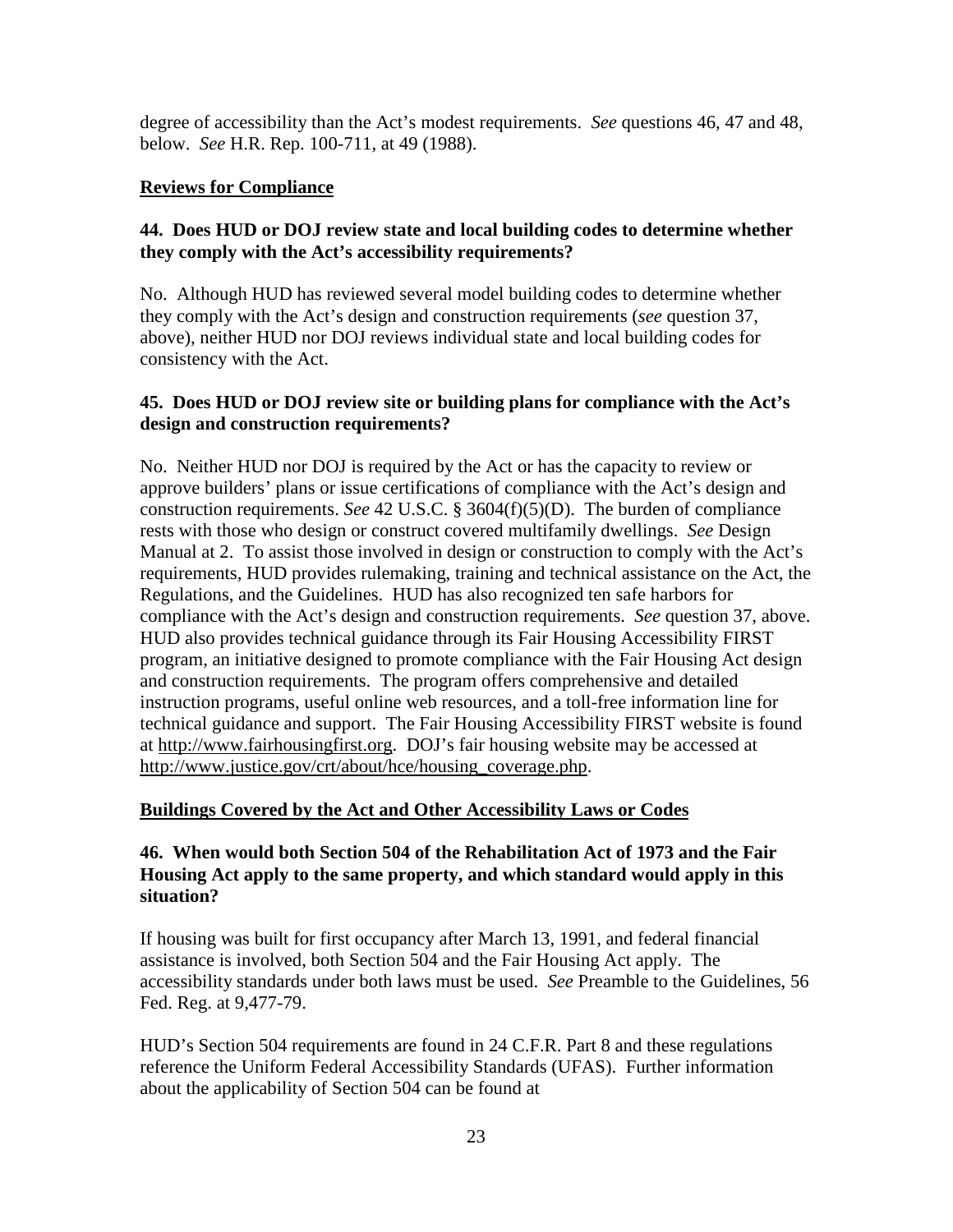http://www.hud.gov/offices/fheo/disabilities/sect504faq.cfm. The Uniform Federal Accessibility Standards may be found at http://www.access-board.gov/ufas/ufashtml/ufas.htm.

## **47. What if the Americans with Disabilities Act (ADA) and the Fair Housing Act requirements both apply to the same property?**

In those cases where a development is subject to the accessibility requirements of more than one federal law, the accessibility requirements of each law must be met.

There are certain residential properties, or portions of other residential properties, that are covered by both the Fair Housing Act and the ADA. These properties must be designed and built in accordance with the accessibility requirements of both the Fair Housing Act and the ADA. To the extent that the requirements of different federal laws apply to the same feature, the requirements of the law imposing greater accessibility requirements must be met, in terms of both scoping and technical requirements.

In the preamble to its regulation implementing Title III of the ADA, the Department of Justice discussed the relationship between the requirements of the Fair Housing Act and the ADA. The preamble noted that many facilities are mixed-use facilities. For example, a hotel may allow both residential and short term stays. In that case, both the ADA and the Fair Housing Act will apply to the facility. The preamble to the Title III regulation also stated that residential hotels, commonly known as "single room occupancies," may be subject to Fair Housing Act requirements when operated or used as a residence but they are also considered "places of lodging" subject to the requirements of the ADA when guests are free to use them on a short-term basis. A similar analysis applies with respect to homeless shelters, nursing homes, residential care facilities, and other facilities where persons may reside for varying lengths of time. It is important for those involved in the design and construction of such facilities to comply with all applicable accessibility requirements. *See* 56 Fed. Reg. [35,544, 35,546-47 \(July 26, 1991\).](http://www.usdoj.gov/crt/ada/reg3a.html#Anchor-Appendix-53283)

Covered multifamily dwellings that are funded or provided through programs operated by or on behalf of state and local entities (*e.g.,* public housing, homeless shelters) are also subject to the requirements of Title II of the ADA.

Under the Fair Housing Act, the common areas of covered multifamily dwellings that qualify as places of public accommodation under the ADA must be designed and constructed in accordance with the ADA Standards for Accessible Design, and the Act's design and construction requirements. For example, a rental office in a multifamily residential development, a recreational area open to the public, or a convenience store located in that development would be covered by the Act and under Title III of the ADA. *See* [28 C.F.R. § 36.104.](http://www.usdoj.gov/crt/ada/reg3a.html) Common use areas for use only by residents and their guests are covered by the Act's design and construction requirements, but would not be covered by the ADA.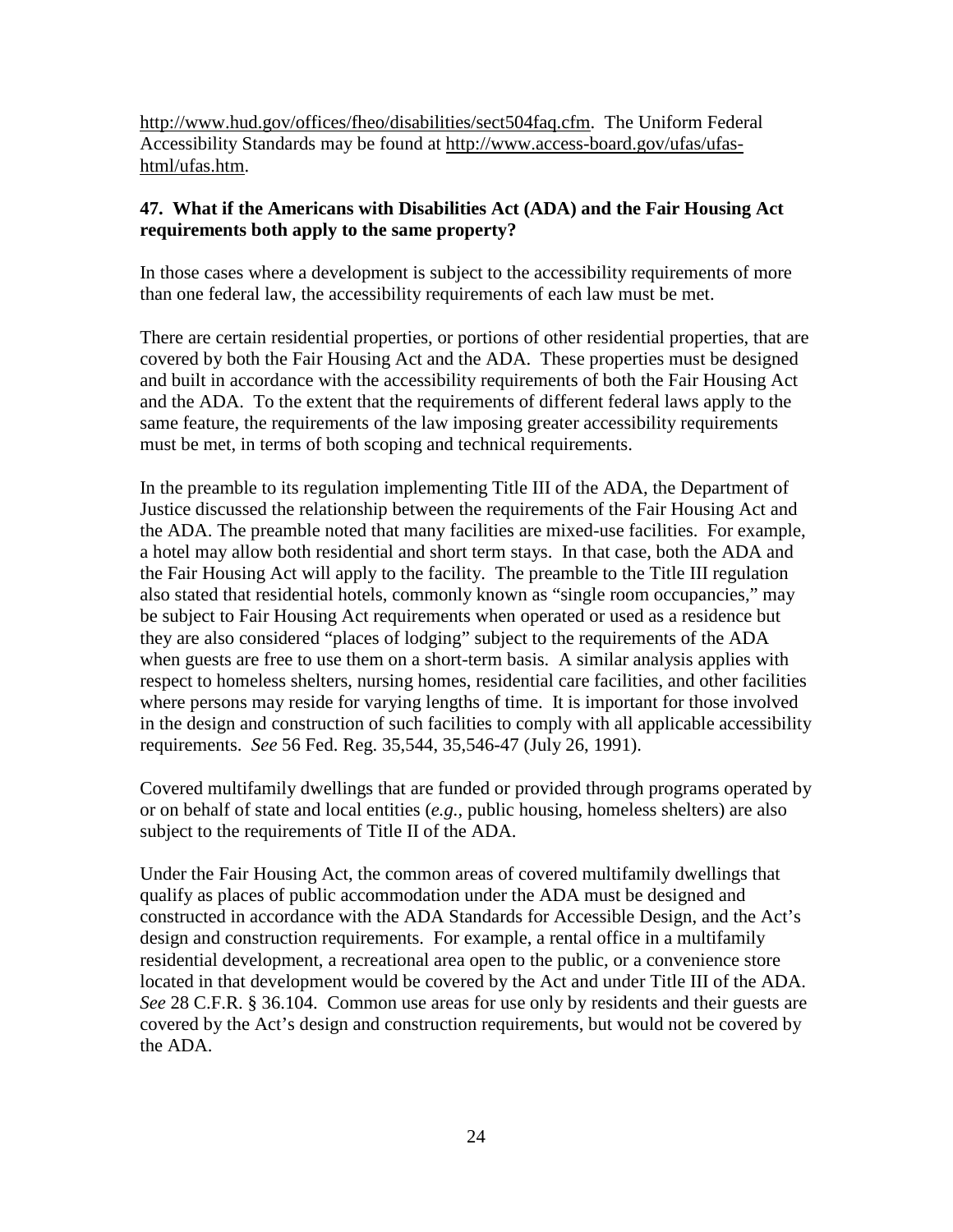## **48. What if a state or local building code requires greater accessibility than the Fair Housing Act?**

The Fair Housing Act does not reduce the requirements of state or local codes that require greater accessibility than the Act. Thus, the state or local building code's greater accessibility must be provided. However, if a state or local code requires, or is interpreted or applied in a manner that requires, less accessibility than the Act, the Act's requirements must nonetheless be followed. *See* Final Report of HUD Review of Model Building Codes, 65 Fed. Reg. at 15,753-57. *See also* Preamble to the Final Rule, Design and Construction Requirements, Compliance with ANSI A117.1 Standards, 73 Fed. Reg. at 63,610.

### **Accessible Public and Common Use Areas**

## **49. Are rental offices and other public and common use areas required to be accessible under the Fair Housing Act?**

Rental offices and other public and common use areas must be accessible if they serve multifamily dwelling units that are subject to the design and construction requirements of the Act. If there are no covered dwelling units on the site, then the public and common use areas of the site are not required to be accessible under the Fair Housing Act. *See*  Questions and Answers, Q. 13, 59 Fed. Reg. at 33,365-66.

It is important to note that Title III of the Americans with Disabilities Act contains accessibility requirements that apply to rental and sales offices and other places of public accommodation that may be associated with housing, even if the housing is not covered by the Fair Housing Act's design and construction requirements. Further, Title II of the ADA applies accessibility requirements to housing and related facilities owned or operated by state or local government entities. In addition, Section 504 of the Rehabilitation Act and the Architectural Barriers Act may also apply to public and common use areas of properties that are designed, constructed, or operated by entities receiving federal financial assistance. The question of whether the accessibility requirements of any of these three federal laws apply to the public or common use areas of a property needs to be considered in addition to whether the Fair Housing Act's design and construction requirements apply.

### **50. When covered parking is provided as an amenity to covered multifamily housing, what are the accessibility requirements under the Fair Housing Act?**

When covered parking is provided, at least 2% of the covered parking serving the covered dwelling units must comply with the accessibility requirements for covered parking and be on an accessible pedestrian route to the covered dwelling units. *See* Guidelines, Requirement 2, Chart, Element 4, 56 Fed. Reg. at 9,505; Design Manual at 2.23 to 2.24.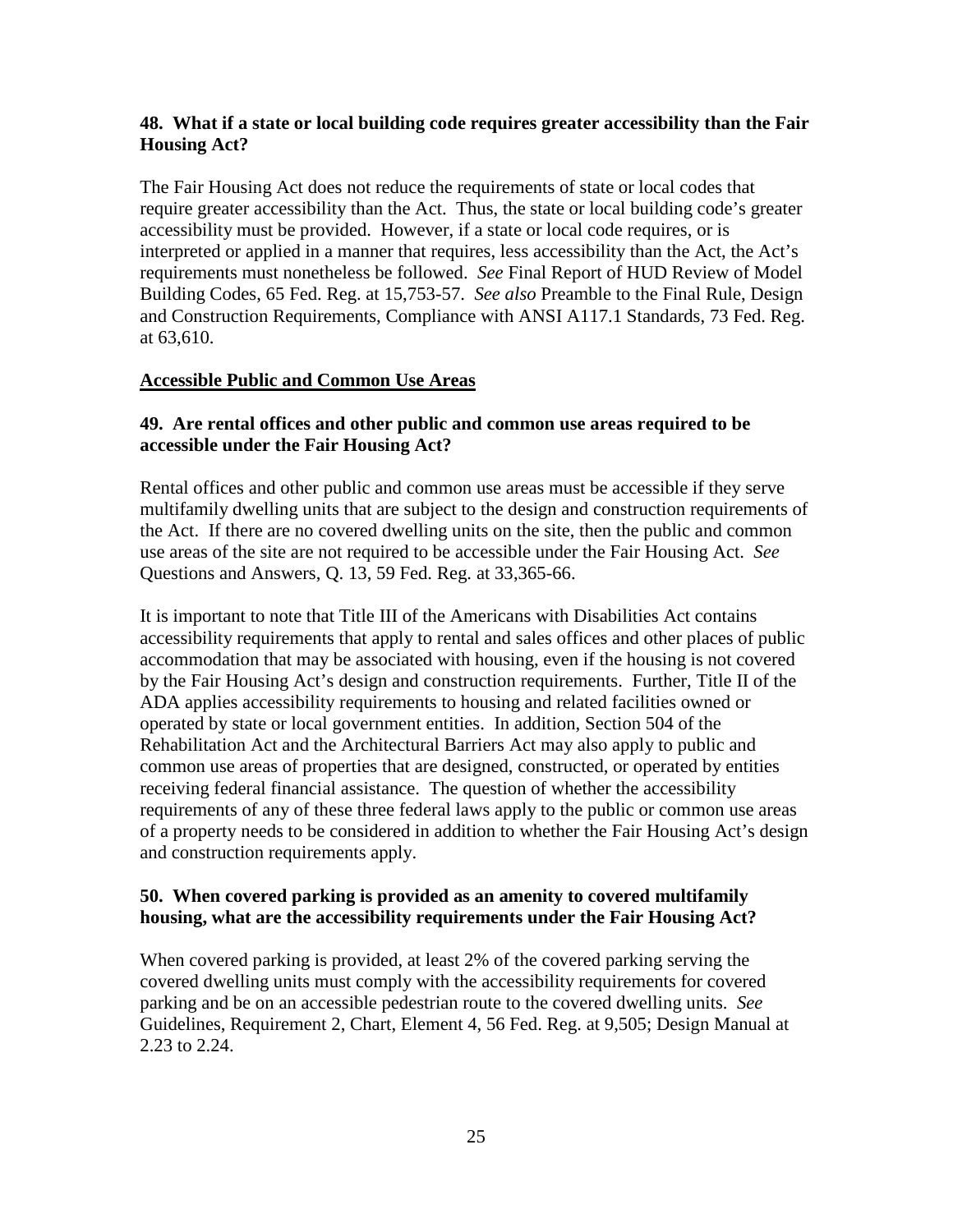## **51. When a swimming pool is provided on a site with covered multifamily dwellings, what are the design and construction requirements for the pool?**

When provided, a swimming pool must be located on an accessible pedestrian route that extends to the pool edge, but the Guidelines do not require that the pool be equipped with special features to offer greater access into the pool than is provided for persons without disabilities. In addition, a door or gate accessing the pool must meet the Act's design and construction requirements and the deck around the pool must be on an accessible route. If toilet rooms, showers, lockers or other amenities are provided at the pool, these also must be accessible and meet the requirements for accessible public and common use areas. *See* Guidelines, Requirement 2, 56 Fed. Reg. at 9,504-05. It is important to note that the swimming pools and related facilities may be subject to the ADA if persons other than residents and their guests are allowed to use them.

## **52. Are garbage dumpsters required to comply with the Act's design and construction requirements?**

Garbage dumpsters are public and common use spaces and must be located on accessible pedestrian routes. If an enclosure with a door is built around the dumpster, both the door to the enclosure and the route through this door to the dumpster must meet the provisions of ANSI A117.1-1986 or another safe harbor (when used in accordance with HUD's policy statement, *see* questions 37-38, above). If parking is provided at the dumpster, accessible parking must also be provided. *See* Guidelines, Requirement 2, 56 Fed. Reg. at 9,504-05; Design Manual at 2.16 (figure). However, there are no technical specifications for the actual garbage dumpster.

## **53. When emergency warning systems are installed in the public and common use areas of covered multifamily buildings (for example, in corridors, or breezeways), do the Act's design and construction requirements require such warning systems to include visual alarms?**

Yes. The Act requires public and common uses areas to be readily accessible to and usable by persons with disabilities. This includes accessibility of building emergency warning systems, when provided. Alarms placed in these areas must have audible and visual features and the Guidelines reference the provisions of ANSI A117.1-1986 Section 4.26 for such alarms. *See* Guidelines, Requirement 2, Chart, 56 Fed. Reg. at 9,505.

Example: A single user restroom in a rental office must have a visual alarm if the rental office is served by an audible alarm.

## **54. If there is an emergency warning system installed in the public and common use areas of a covered multifamily building, must there be visual alarms in the interior of dwelling units?**

No. The Fair Housing Act's design and construction requirements do not require installation of visual alarms on the interior of dwelling units; however, if there is a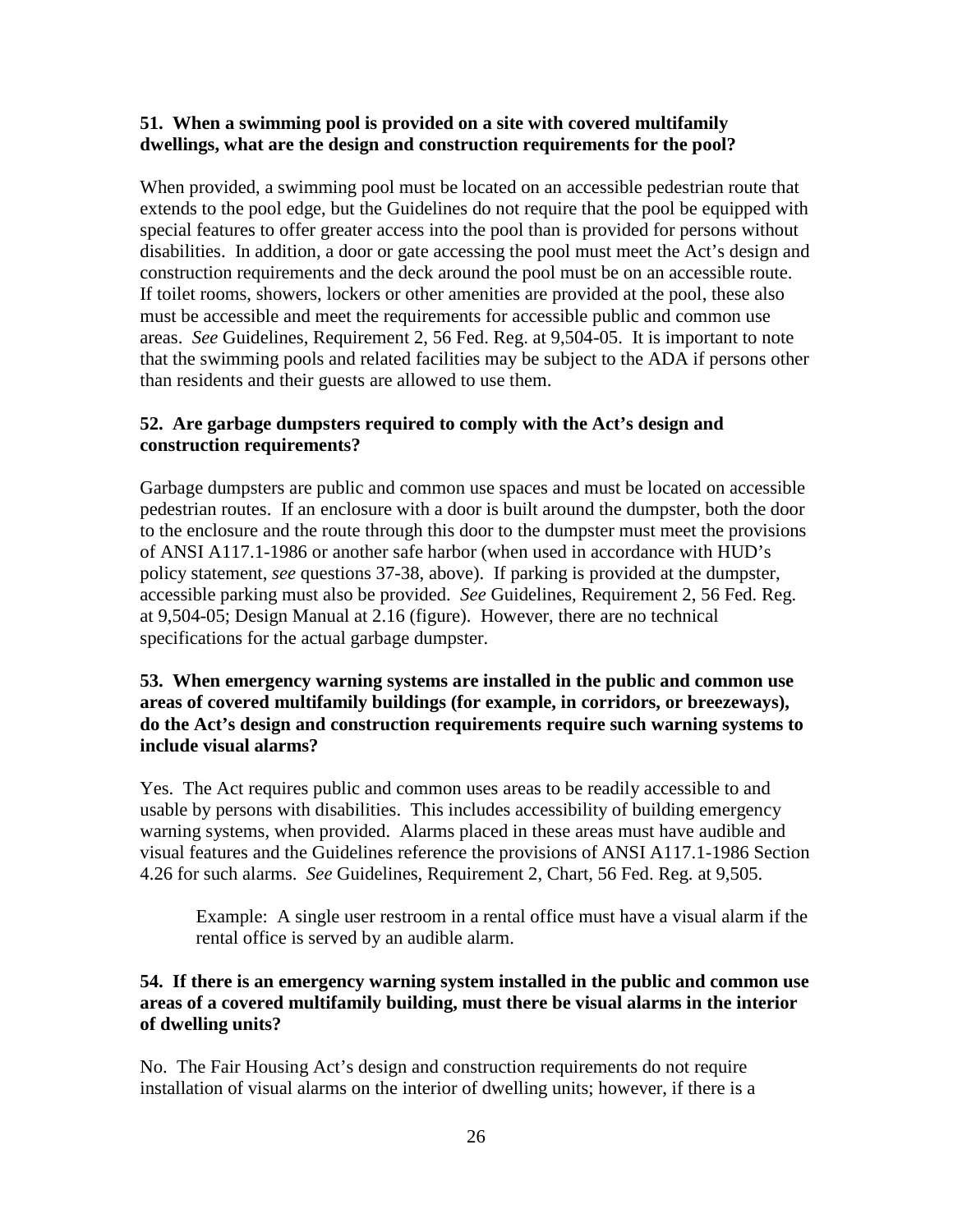building alarm system provided in a public and common use area, then it must be accessible as specified in ANSI A117.1-1986. In addition, the system must have the capability of supporting an audible and visual alarm system in individual units. Note: The International Building Code (IBC) requires that certain multifamily residential buildings that must have a fire alarm also have the capability of supporting visible alarm notification appliances which meet the requirements of ICC/ANSI A117.1. *See, e.g.,*  2006 IBC §§ 907.2.9 and 907.9.1.4.

## **Enforcement**

## **55. What remedies are typically sought in Fair Housing Act design and construction cases?**

Lawsuits brought pursuant to the Fair Housing Act may seek injunctive relief including retrofitting of the property so that the covered dwelling units and public and common use areas meet the Act's requirements, training, education, reporting, future compliance with the Act's requirement, surveying and inspecting retrofits, monetary damages for aggrieved persons, and, in cases brought by the federal government, civil penalties.

## **56. Who can be sued for violations of the accessibility requirements of the Fair Housing Act?**

Any person or entity involved in the noncompliant design and construction of buildings or facilities subject to the Act's design and construction requirements may be held liable for violations of the Act. This includes a person or entity involved in only the design, only the construction, or both the design and construction of covered multifamily housing.

Note that a person or entity that has bought a building or property after it was designed and constructed may be sued when that person or entity is necessary to provide authority to remedy violations or allow access for other necessary reasons such as the identification of any aggrieved persons. This may include subsequent owners, homeowners associations, property management companies or later individual owners or occupants of inaccessible units when such persons must be involved to provide authority to remedy violations.

## **57. If someone is successfully sued for violating the Act's design and construction requirements, will a court order the building to be torn down and rebuilt?**

Courts make rulings in cases based on the facts of each specific situation. Thus, it is difficult to predict what a court might order in a case without knowing the facts. However, extensive modifications including complete retrofits of buildings, units, and public and/or common use areas have been routinely sought and obtained by federal law enforcement agencies and ordered by courts.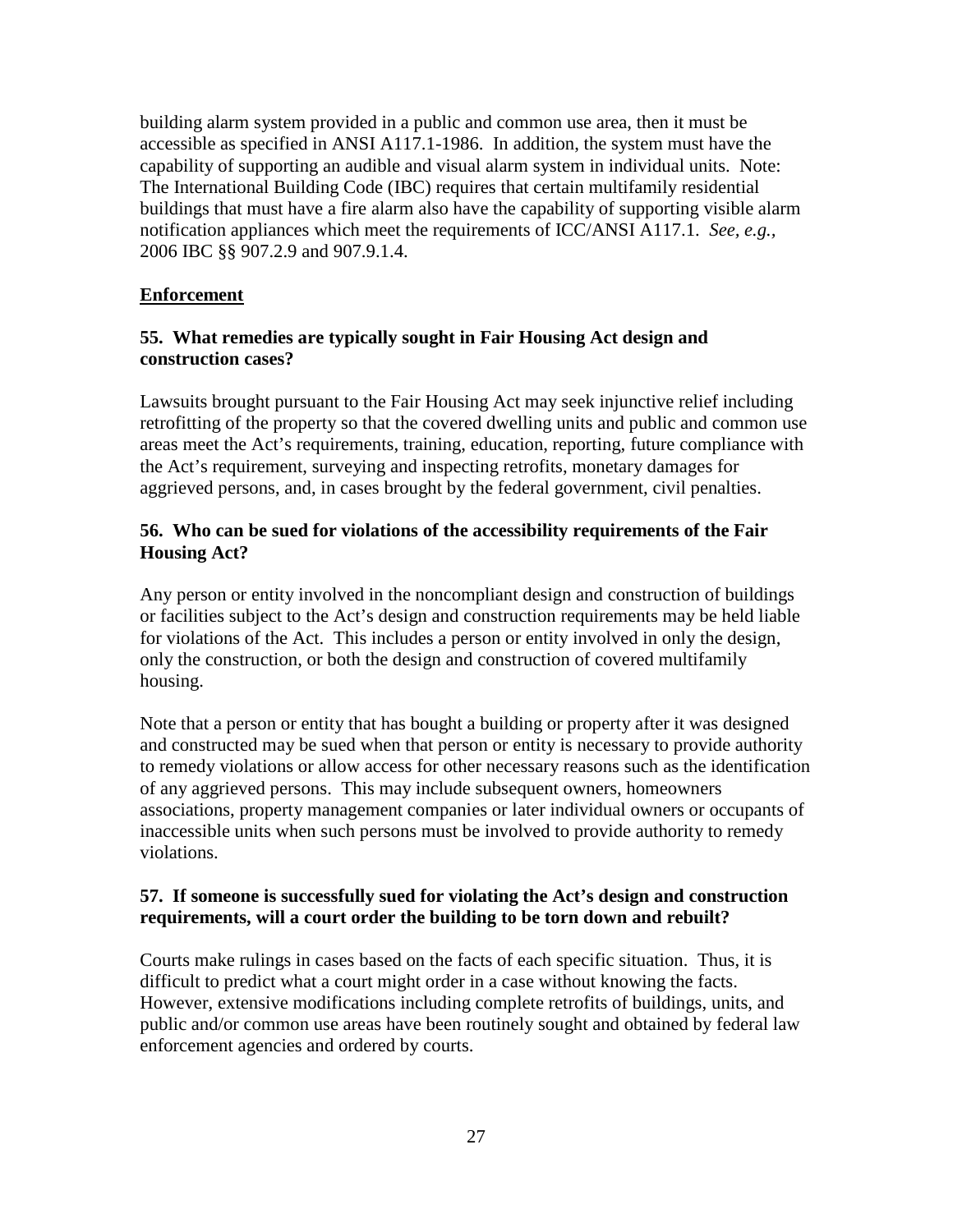## **58. What recourse is available to a person with a disability or a person associated with a person with a disability who believes that she cannot rent, purchase, or view housing at a particular multifamily property because it is in violation of the design and construction requirements of the Act?**

When a person with a disability or a person associated with a person with a disability believes that she has been harmed by a failure to design and construct a unit or property in accordance with the Act's requirements (or any other discriminatory housing practice), she may file a complaint with HUD within one year after the alleged discriminatory practice has occurred or terminated or may file a lawsuit in federal district court within two years after the alleged discriminatory practice has occurred or terminated. *See* 42 U.S.C. §§ 3610 and 3613. However, persons aggrieved by discriminatory housing practices are encouraged to file a complaint as soon as possible after the discriminatory housing practice occurs or terminates. If a complaint is filed with HUD, HUD will investigate the complaint at no cost to the complainant.

#### **59. At what point do the time frames for a person filing a complaint begin to run?**

A person should file a complaint as soon as possible after becoming aware that he or she has been or may be harmed because a property may not be constructed in compliance with the accessibility requirements of the Fair Housing Act. Under the Fair Housing Act, "[a]n aggrieved person may, not later than one year after an alleged discriminatory housing practice has occurred or terminated, file a complaint" with HUD (*see* 42 U.S.C. § 3610(a)) and "may commence a civil action [in Court]. . . not later than 2 years after the occurrence or the termination of an alleged discriminatory housing practice." *See* 42 U.S.C. § 3613(a)(1)(A). While some courts have had differing views, HUD and DOJ believe that the Act is violated, and the one- or two-year statute of limitations begins to run, when an "aggrieved person" is injured as a result of the failure to design and construct housing to be accessible as required by the Act. *See* 42 U.S.C. § 3602(i). A failure to design and construct a multifamily property in accordance with the Act may cause an injury to a person at any time until the violation is corrected. A person may be injured before, during or after a sale, rental or occupancy of a dwelling.

In addition, HUD has interpreted the Act to hold that "with respect to the design and construction requirements, complaints can be filed at any time that the building continues to be in noncompliance, because the discriminatory housing practice -- failure to design and construct the building in compliance -- does not terminate" until the building is brought into compliance with the Act and the continuing violation terminates. *See* Design Manual at 22. Although not all courts have agreed with these interpretations, HUD uses them in determining whether to accept a complaint.

Readers should be aware that as of the date of this joint statement, at least one circuit court has ruled that the Act's statute of limitations for individual complaints begins to run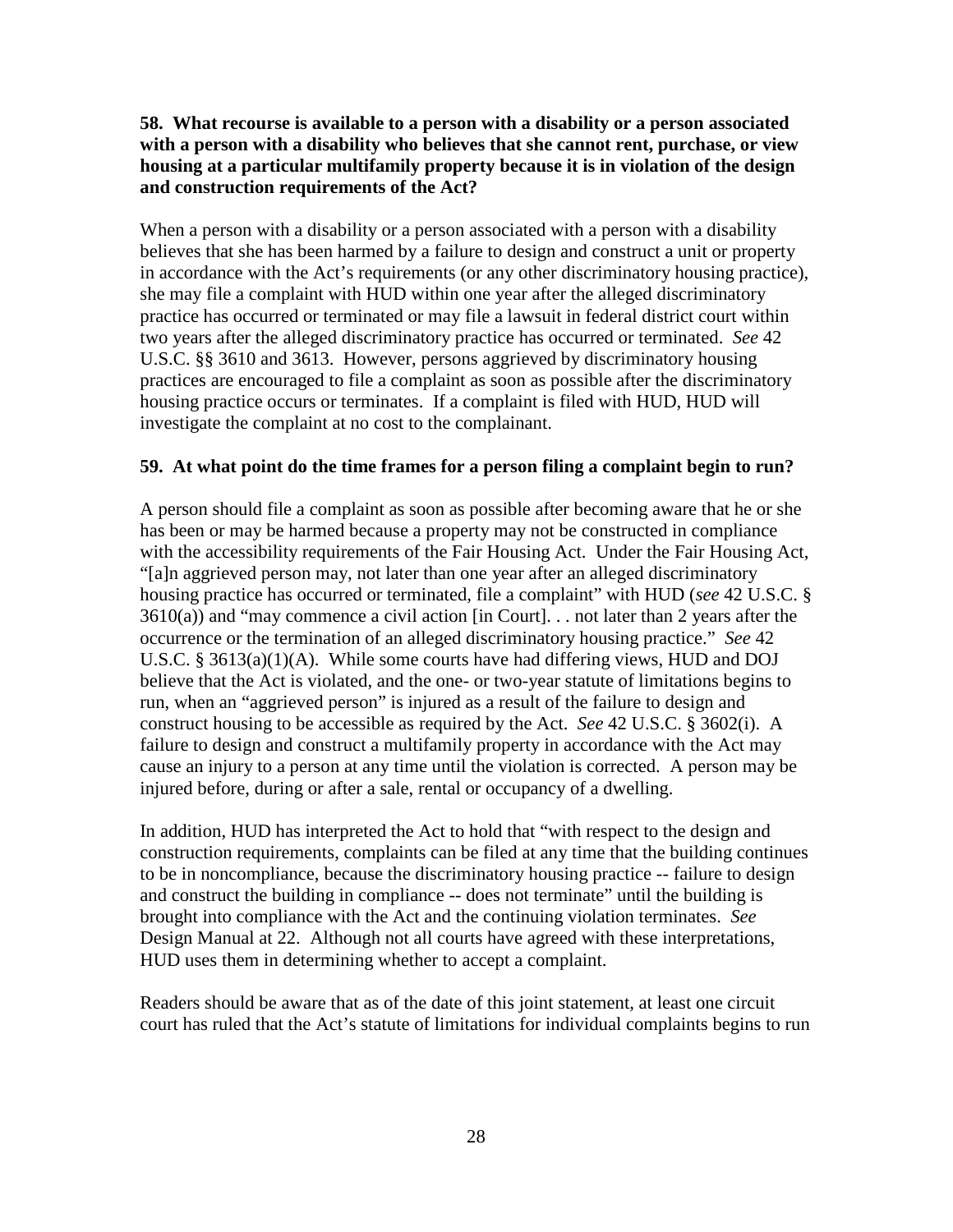upon the completion of the covered dwelling, regardless of when the dwelling is actually sold, rented or occupied by a person with a disability.<sup>[8](#page-28-0)</sup>

The time frames for the United States to bring an action under the Fair Housing Act are not addressed in this question and answer.

## **60. If a designer or builder has built more than one multifamily property in violation of the Act's design and construction requirements, may he be held liable for violations at all of those properties?**

Where a builder, owner, architect or developer of covered multifamily does not comply with the design and construction requirements over a period of time at multiple properties, violations at all of the noncompliant properties may be part of a continuing violation or pattern or practice of illegal discrimination. HUD and DOJ may investigate and take legal action respecting all such properties. An entity involved in the design and construction of an earlier noncompliant property and involved in the design and construction of a later noncompliant property may therefore be subjected to a complaint for participating in a continuing violation or engaging in a pattern or practice of violating the Act.

## **61. How is a complaint alleging a failure to design and construct multifamily housing filed?**

There are several ways that a person may file a complaint with HUD:

- By placing a toll-free call to 1-800-669-9777 or TTY 1-800-927-9275;
- By completing the "on-line" complaint form available on the HUD internet site: http://www.hud.gov/offices/fheo/index.cfm; or
- By mailing a completed complaint form or letter to:

Office of Fair Housing and Equal Opportunity Department of Housing & Urban Development  $451$  7<sup>th</sup> Street, S.W., Room 5204 Washington, DC 20410-2000

Upon request, HUD will provide printed materials in alternate formats (large print, audio tapes, or Braille) and provide complainants with assistance in reading and completing forms.

<span id="page-28-0"></span> <sup>8</sup> *See Garcia* v. *Brockway*, 526 F.3d 456 (9th Cir. 2008) (en banc). Complaints by persons in states and territories located in the Ninth Circuit -- Washington, Idaho, Montana, Oregon, California, Nevada, Arizona, Alaska, Northern Mariana Islands, Hawaii, and Guam -- may be subject to this ruling if other dwellings designed and/or constructed by the same respondent or defendant were not completed within the limitations period.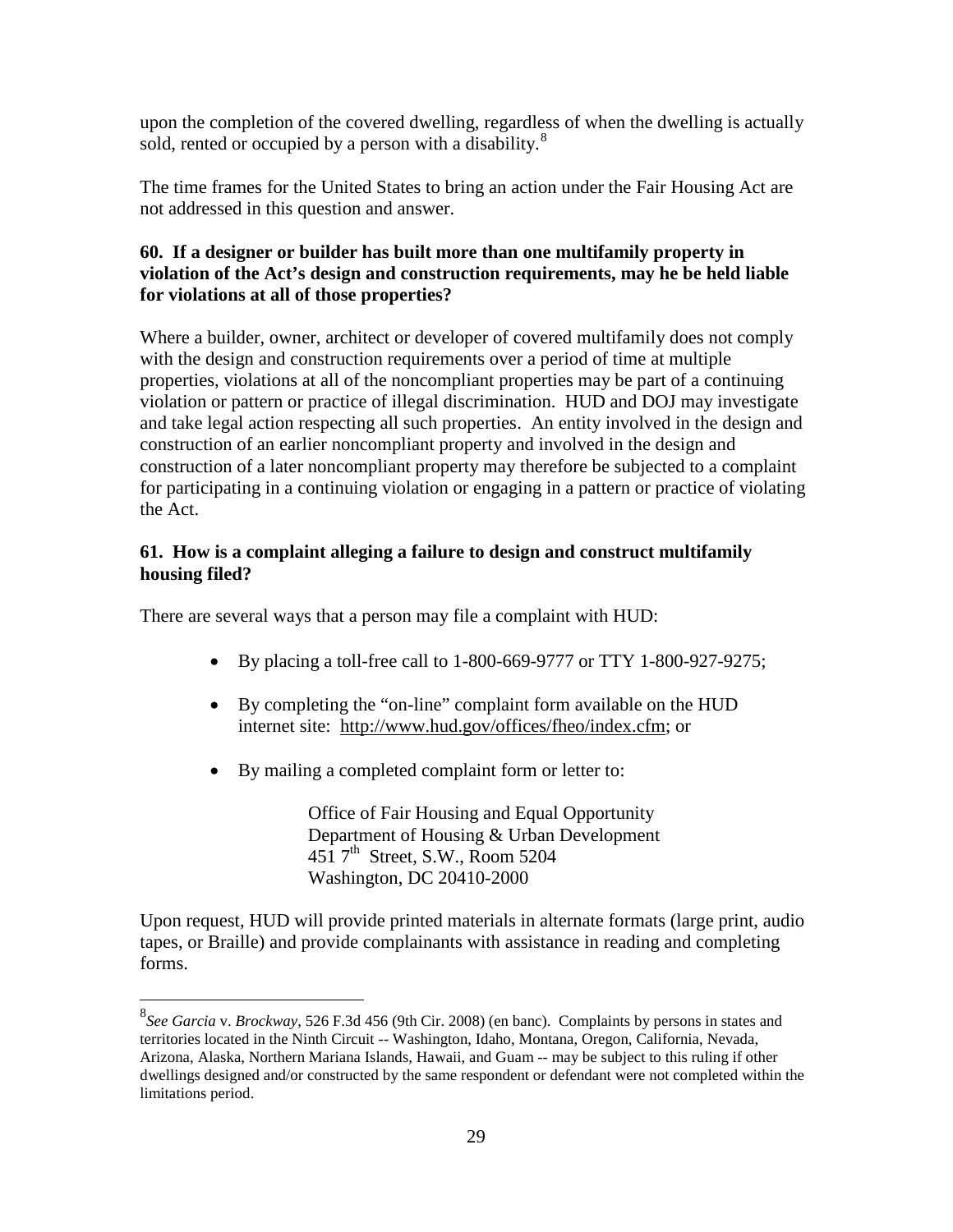The Civil Rights Division of the Department of Justice brings lawsuits in federal courts across the country to end discriminatory practices and to seek monetary and other relief for individuals whose rights under the Fair Housing Act have been violated. The Civil Rights Division initiates lawsuits when it has reason to believe that a person or entity is involved in a "pattern or practice" of discrimination or when there has been a denial of rights to a group of persons that raises an issue of general public importance. The Division also participates as *amicus curiae* in federal court cases that raise legal questions involving the application and/or interpretation of the Act. To alert DOJ to matters involving a pattern or practice of discrimination, matters involving the denial of rights to groups of persons, or lawsuits raising issues that may be appropriate for *amicus*  participation, contact:

> U.S. Department of Justice Civil Rights Division Housing and Civil Enforcement Section - G St. 950 Pennsylvania Avenue, N.W. Washington, DC 20530

To report an incident of housing discrimination to the U.S. Department of Justice, call the Fair Housing Tip Line: 1-800-896-7743, or e-mail: fairhousing@usdoj.gov.

For more information on the types of housing discrimination cases handled by DOJ, please refer to the DOJ's Housing and Civil Enforcement Section's website at http://www.justice.gov/crt/about/hce/housing\_coverage.php.

A HUD or DOJ determination not to proceed with a Fair Housing Act matter does not foreclose private plaintiffs from pursuing a private lawsuit. However, litigation can be an expensive, time-consuming, and uncertain process for all parties. HUD and DOJ encourage parties to Fair Housing Act disputes to explore all reasonable alternatives to litigation, including alternative dispute resolution procedures, such as mediation. HUD attempts to conciliate all Fair Housing Act complaints. In addition, it is DOJ's policy to offer prospective defendants the opportunity to engage in pre-suit settlement negotiations, except in unusual circumstances.

### **Reasonable Accommodations and Reasonable Modifications Under the Act**

### **62. Is any information available concerning reasonable accommodations and reasonable modifications under the Fair Housing Act?**

Yes. HUD and DOJ have published joint statements concerning reasonable accommodations and reasonable modifications for persons with disabilities under the Fair Housing Act. *See* Joint Statement of the Department of Housing and Urban Development and the Department of Justice, Reasonable Accommodations under the Fair Housing Act (May 17, 2004) and Joint Statement of the Department of Housing and Urban Development and the Department of Justice, Reasonable Modifications under the Fair